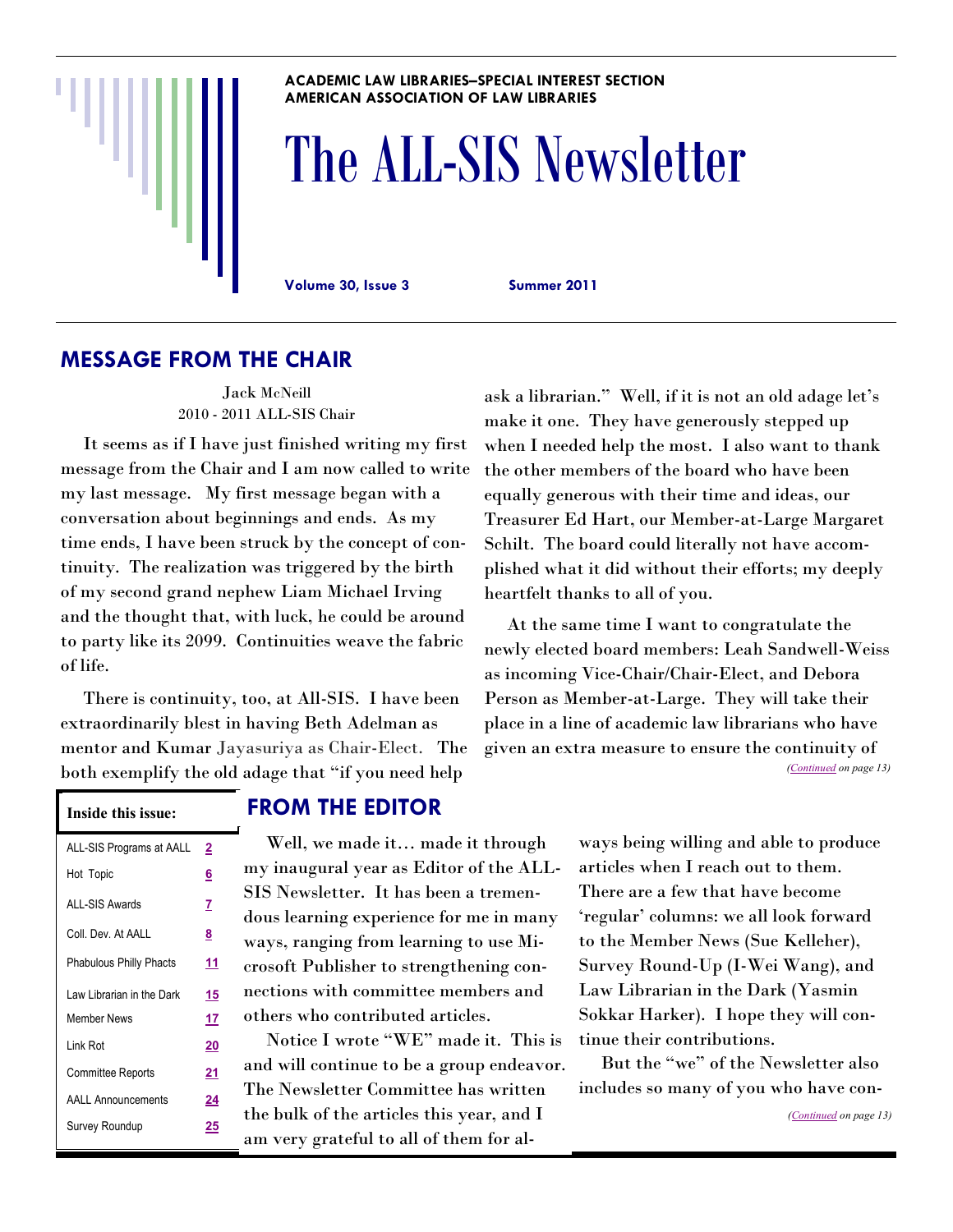### <span id="page-1-0"></span>**ALL-SIS Programs at the 2011 Annual Meeting**

Darla Jackson, Oklahoma City Law Library

 While the number of submitted proposals for both ALL-SIS and AALL was slightly down, the ALL-SIS Programs Committee nonetheless received an excellent selection of program proposals on a wide variety of topics. I would like to thank all of the individuals who took the time to submit a proposal. The Programs Committee members, Molly Brownfield, Rosemary LaSala, Debora Person, Ron Wheeler, and I, carefully reviewed each of the proposals. The ALL-SIS Program Committee forwarded its recommendations to the AALL Annual Meeting Program Committee for review. A total of six ALL-SIS sponsored programs were accepted. Additionally, on the Program Committee's recommendation, the ALL-SIS Executive Board selected four additional programs for independent sponsorship.

### **E-6: Teaching Advocacy in International Commercial Arbitration Research is Essential Date, Time, & Room: Monday, July 25, 10:00 - 10:30 a.m., Philadelphia Conference Center (PCC) Room 204(C)**

#### **Program Track:** Teaching

**Audience:** Academic law librarians and law firms librarians who support international commercial arbitration practice groups

In the past, most international commercial arbitrators and practitioners came from a few international law firms. With the explosion of international commerce, international commercial arbitration (ICA) has become much more prevalent and more generalists have become involved. In a field that is qualitatively different than other areas of law, more research and practice instruction is necessary. Law librarians have unique qualifications to assist in this instruction. The program will explore the reasons favoring and disfavoring ICA as a dispute resolution tool. The program will also discuss how the characteristics of ICA create challenges to effective research and advocacy. The program will discuss sources of law in international commercial arbitration, how to locate these sources, and the use of these sources in ICA advocacy.

### **F-6: Meeting Employers' Expectations: Are Library Schools Doing Everything They Can? Date, Time, & Room: Monday, July 25, 10:45 - 11:45 a.m. Philadelphia Conference Center (PCC) Room 204 (C)**

#### **Program Track:** General or Core Programs

**Audience:** This program is designed to attract law library educators, students, and directors interested in how we can best meet the needs of today's library employers, while preparing LIS students to be leaders in the law library profession.

What are the skills and knowledge at the core of law librarianship in our digital global market? The panelists will be asked their views on library school curricula and on best strategies to give voice to faculty, students, and employers' in designing the LIS curricula. The panelists will share their opinions about how to improve law library curricula while balancing new market demands and digital directions with the profession's core competencies.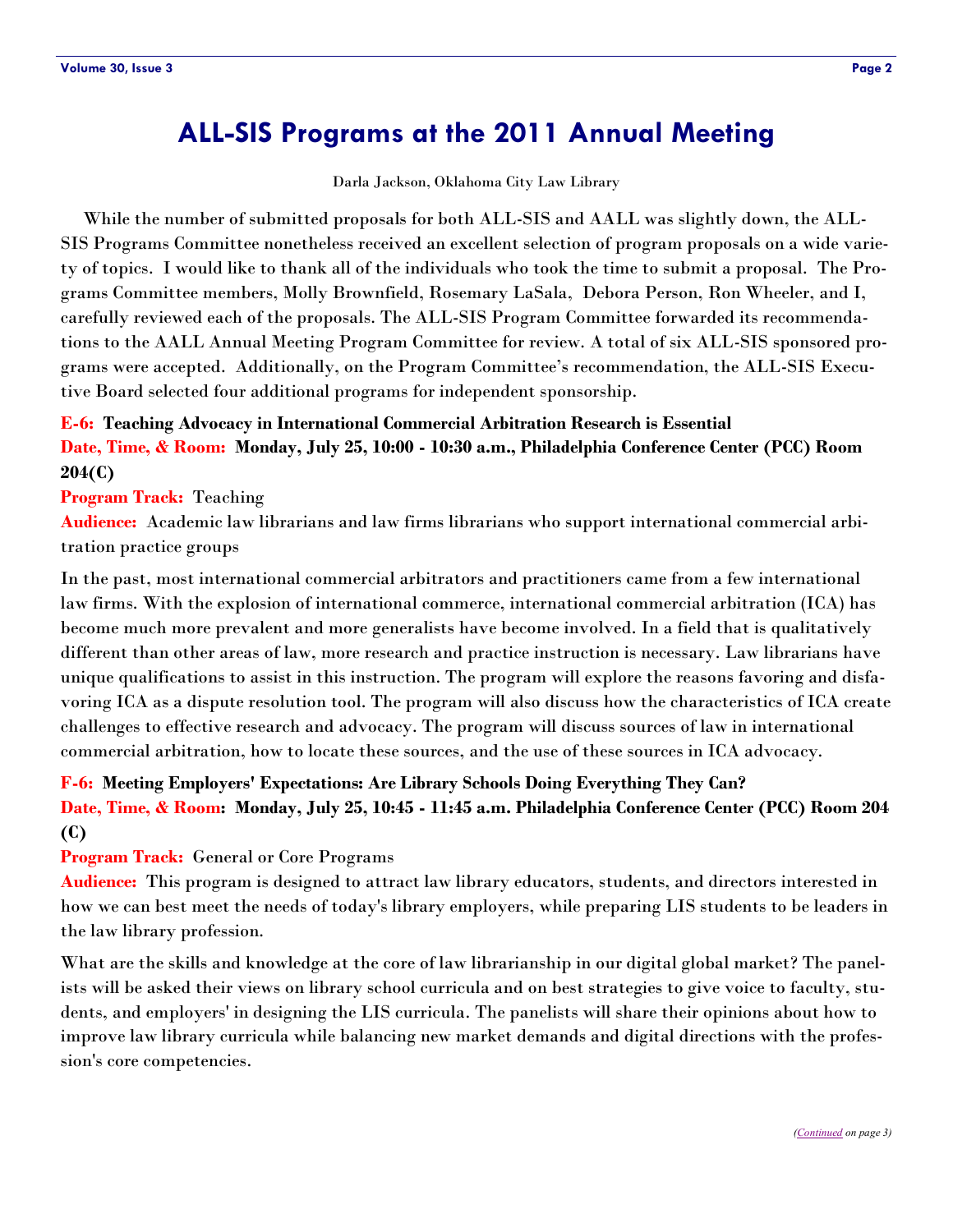### **ALL-SIS Programs at the 2011 Annual Meeting, Cont'd**

### <span id="page-2-0"></span>**H-6: Making the Grade: Assessing Legal Research Skills in the Classroom and Firm Date, Time, & Room: Tuesday, July 26, 9:00 - 10:30 a.m., Phila. Conference Center (PCC) Room 204(C) Track:** Teaching

**Audience:** Academic Law Librarians, Firm Librarians, and Public Law Librarians

This program will feature law librarians actively involved in assessment in law schools and in law firms. David Armond, Senior Law Librarian at the BYU Law Library, will address the use of pre-teaching feedback such as using the results of TWEN quizzes before lectures to shape in-class instruction, and using practicums as effective assessment tools. Though his focus will be on assessment in a first year legal research course, the tools presented apply to all librarians who instruct patrons. Molly Brownfield, Head of Reference Services at Duke Law Library, will address assessment in the context of a specialized upper level research course, including concrete examples of research assignments and corresponding grading sheets. Additionally, she will speak to administrative aspects, such as grading according to a forced curve, and will show how tools in Excel can facilitate this process. Linda-Jean Schneider, Director of Libraries & Research at Drinker Biddle & Reath LLP, will discuss assessment activities she has undertaken in connection with her firm's associate training program, including the assessment of associates' legal research skills and the assessment of the training program itself.

#### **J-1: Developing and Using Patron Satisfaction Surveys**

**Date, Time, & Room: Tuesday, July 26, 1:00 - 1:30 p.m., Phila. Conference Center (PCC) Room 108(AB) Track:** Reference, Research and Client Services

**Audience:** Librarians interested in focusing their library services to best meet the needs of their patrons

The Student Services Committee of ALL-SIS is undertaking a project to collect and compile student satisfaction surveys from member libraries. The result will be a compilation of the contributed surveys and a sample "best" survey culled from the responses. A web page of the surveys and a sample "best" survey will be posted to the ALL-SIS web page upon completion of the project. This program will be a direct result of the workings of this Committee. It will include discussions on the benefits of a satisfaction survey, how to determine what information you want to get from the results, the best way to ask the questions to get the answers, the sample "best" survey, and what to do with the results. The presenters for this program will be pulled from the surveys we collect from ALL-SIS members. Although based on information from members of ALL-SIS, we see the results as being of value to all library settings.

#### **J-5: Feeling Good about Medical Legal Research**

**Date, Time, & Room: Tuesday, July 26, 1:00 - 1:30 p.m., Philadelphia Conference Center (PCC) Room 204 (B)**

**Track:** Reference, Research and Client Services

**Audience:** Any Law Librarian who would like a step-by-step plan for conducting medical legal research in medical databases.

Most Law Librarians will have to locate and find appropriate medical or health-related research during the course of their careers. However, many of us are intimidated by medical or scientific information and do not know how to get started. This program provides an introduction for law librarians to locating and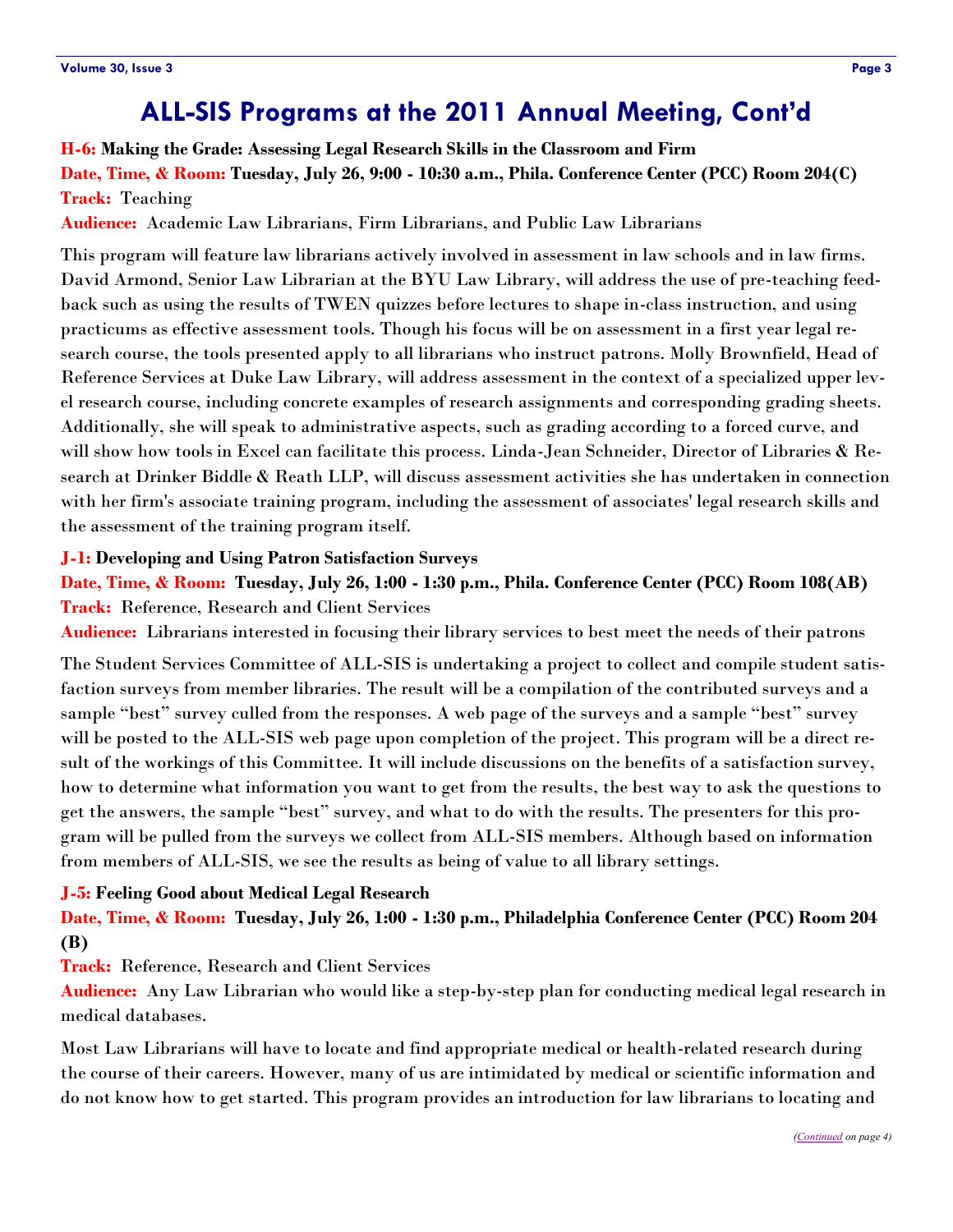### **ALL-SIS Programs at the 2011 Annual Meeting, Cont'd**

<span id="page-3-0"></span>evaluating medical information. Topics covered include defining evidence-based medicine, applying the methods of evidence-based medicine to the process of medical research and evaluating information retrieved. Effective searching of MEDLINE using the controlled vocabulary MeSH (the National Library of Medicine's Medical Subject Headings) will be covered.

**J-6: What's Happening in Green Acres?: The Struggle for Information Access and Instruction in Less Populous Areas** 

**Date, Time, & Room: Tuesday, July 26, 1:00 - 1:30 p.m., Phila. Conference Center (PCC) Room 204(C) Track:** Reference, Research and Client Services

**Audience:** Law Librarian interested in services to less populous and rural areas.

Law schools and legal institutions in rural settings have a unique perspective on access to legal resources and instruction of legal professionals. Some vendors no longer support institution-specific representatives for smaller schools. Primary legal resources in low-population states are limited, and secondary sources may be non-existent. New attorneys going into rural law offices will have neither the resources of large firms nor the benefits of additional training by firm librarians. Given these realities, there is a need to address three central questions. What differences are legal institutions with significant rural populations noticing, and can these differences be documented? What is being done to accommodate for them? Where is it possible to affect change? Many law librarians in rural states are finding ways to benefit from this environment and making resources available to a grateful audience of legal professionals. This program is intended to illuminate the weaknesses of supply and raise awareness among librarians and vendors who service rural areas with a goal toward improvement.

### **ALL-SIS SPONSORED INDEPENDENT PROGRAMS**

#### **Supporting Librarian Scholarship**

**Date, Time, & Room: Sunday, July 24, 1:30 - 2:45 p.m., Phila. Conference Center (PCC) Room 203(B)**

#### **Competency/Track:** Library Management and Administration

This program examines three successful programs for supporting the scholarship of librarians. Creators and administrators of these programs will discuss how the programs were implemented and give advice on how they could be replicated by other libraries or groups. Successful participants in each program will discuss how the programs helped them produce publishable scholarship.

The three programs represented are (1) the Boulder Conference, (2) Georgetown Law Library's Scholarly Writing program, and (3) AALL research grants. The Boulder Summer Conference on Legal Information: Teaching and Scholarship allowed librarians to workshop their papers related to legal research pedagogy. Georgetown's new program of a mini-sabbatical and library support group was established in response to an increasing interest in scholarly writing. AALL research grants provide support to librarians doing a widerange of research.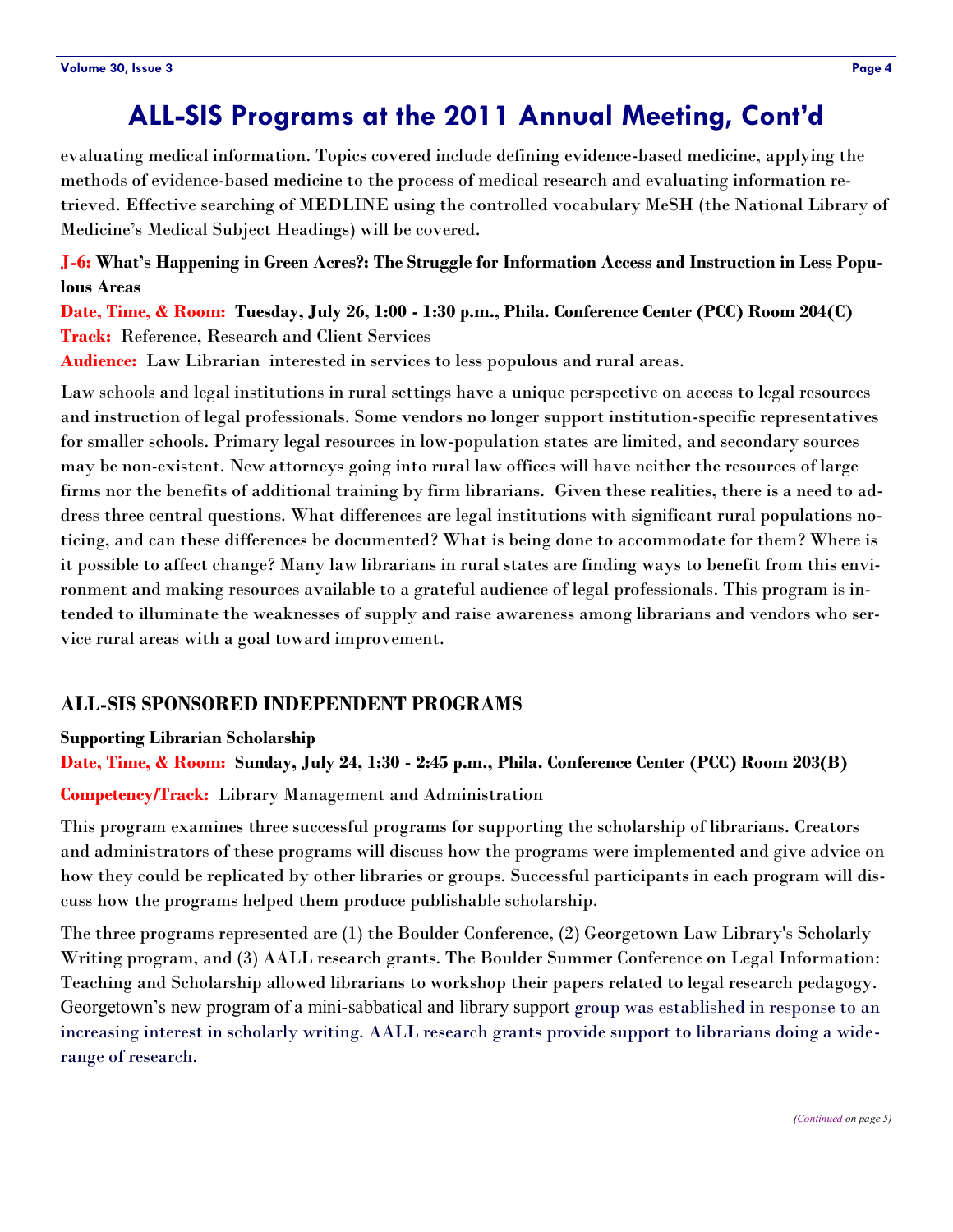### **ALL-SIS Programs at the 2011 Annual Meeting, Cont'd**

<span id="page-4-0"></span>**Questioning the Paper Chase: Why Should Law Librarians Obtain a Law Degree? Date & Time: Sunday, July 24, 3:00 - 4:00 p.m., Philadelphia Conference Center (PCC) Room 111(B)**

### **Competency/Track:** General or Core Programs

For many years the requirement that a law librarian possess a law degree was almost exclusively seen in job postings for academic positions, usually at a supervisory level. However, this requirement is now often associated with even entry level jobs in all types of law libraries. This program posits two fundamental questions; do we need law degrees to do our job, and is a law degree a sound financial and professional investment for a law librarian today? A panel of librarians will provide differing viewpoints in answering these and other questions regarding the place of the JD in the profession.

**We're All in This Together: Achieving Success Through Collaboration with Non-Library Staff Date & Time: Monday, July 25, 8:45 - 9:45 a.m., Philadelphia Conference Center (PCC) Room 102(A)**

**Competency/Track:** Library Management and Administration

In 2003 at Chicago-Kent, part of the law school's faculty support staff began reporting to the Library Director, which created an unusually rich opportunity for collaboration. Now the librarians and faculty support work together to expand library and educational technology services. This program will discuss how the librarians trained and collaborated with the faculty administrative assistants and how both groups have worked together on everything from course websites, to posting articles to SSRN and ExpressO, to creating a Library Virtual Tour (seen here: [http://bit.ly/dtclibrarytour\)](http://bit.ly/dtclibrarytour), a production that would not have been possible without extensive expertise of both librarians and faculty administrative assistants, and a collaborative attitude from all involved.

#### **Empiricist or Empirical Reference Librarian?: Structuring an Empirical Legal Research Program**

**Date & Time: Monday, July 25, 2:15 - 3:30 p.m., Philadelphia Conference Center (PCC) Room 102(A) Competency/Track:** Library Management and Administration

Fordham Law Library hired a Reference Librarian/Empirical Research Specialist and other academic law libraries are including knowledge of empirical research methods into their reference librarian job descriptions. At the Harvard Law School Library, there are two empirical research positions: Empirical Research Fellow and Empirical Research Consultant. Duke University School of Law has an Empirical Research Associate position, as well as a reference librarian who coordinates the library's Empirical Legal Research Program. These are a few examples of how law libraries are responding to faculty's increasing demand for empirical legal research support. While other sessions have focused on resources for doing empirical work, this program focuses on how academic law libraries are meeting the needs of faculty members by creating empirical positions within or in conjunction with the library. It will address the factors that led these institutions to create the empirical legal research programs and the structures of these programs. Panelists will discuss how the programs were implemented and will evaluate the programs' strengths and weaknesses.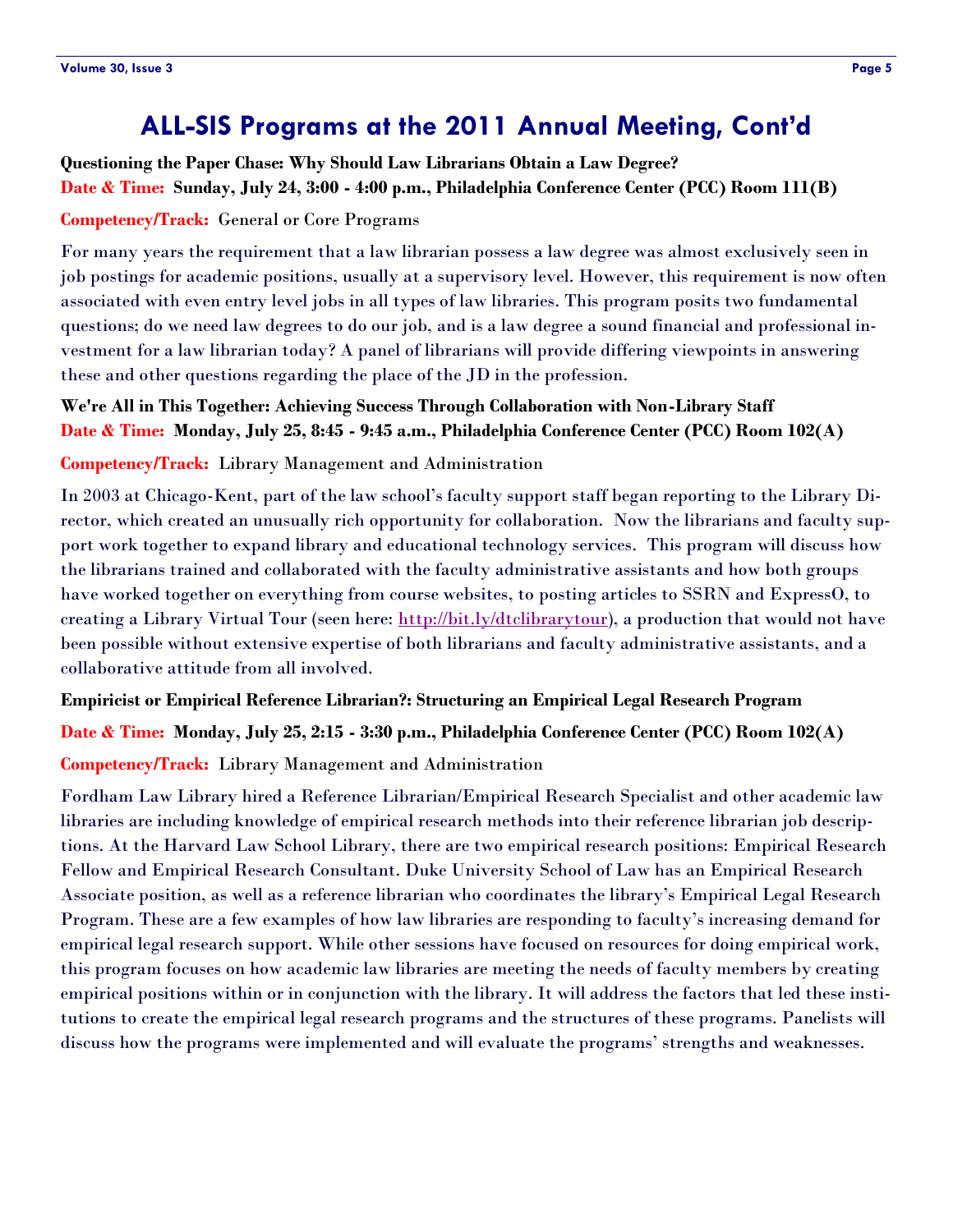# **Hot Topic Announced**

### **WikiLeaks, Intelligence, and the Law of Secrecy**

Anne Myers, Yale Law Library

<span id="page-5-0"></span> We are delighted to be able to present this fascinating program as part of the 2011 Annual Meeting educational programming. The session will be held **Sunday, July 24, 2011 from 4:15-5:15 in PCC-Room 201(A).** Hope to see you there!

#### **Program Description:**

Secrecy often poses difficulties in democracies where the transparency of government operations is the norm. Claims to secrecy are viewed with suspicion and questions arise as to whether the cloak of secrecy hides, not secrets essential for national security, but evidence of malfeasance and incompetence. With the detention of Army Private Bradley Manning for the suspected release of classified information to WikiLeaks, many have viewed his role as one of whistleblower, rather than lawbreaker or spy.

In the program, the presenters will discuss how information is classified, who has the authority to classify and declassify information, and who has access to classified information. Focusing on intelligence operations, the presenters will also describe the importance of secrecy in protecting the national security of the United States and the damage resulting from breaches of secrecy.

#### **Learning Outcomes:**

1. Identify federal statutes, executive orders, and Department of Defense regulations and directives that apply to the classification of information and the disclosure of classified information

2. Identify the various levels of security clearances possessed by federal employees

3. Identify historical situations where the unauthorized disclosure of classified information has jeopardized intelligence operations and describe scenarios in which secrecy is an essential factor in protecting national security.

#### **Speakers:**

**1st Lt. Christopher Vallandingham**: Foreign and International Law Librarian at the University of Florida Levin College of Law. He is an officer in the United States Army Judge Advocate General Corps (JAG) and the President of the International Intelligence Ethics Association. He teaches the law of foreign intelligence gathering at the University of Florida Levin College of Law. From 1984 -1990, he was an Arabic linguist for United States Army Intelligence as an enlisted soldier.

**Dr. Jan Goldman**: Dr. Goldman has worked in the intelligence community for almost 30 years and is currently revising the intelligence analysis course at the Federal Bureau of Investigation. Dr. Goldman was a long-time faculty member of the National Defense Intelligence College prior to leaving the Department of Defense in 2010 and moving to the Department of Justice. He is an adjunct professor at Georgetown University in Washington, DC., where he teaches courses on the ethics of intelligence. Dr. Goldman is the author or editor of numerous articles and books on intelligence and national security.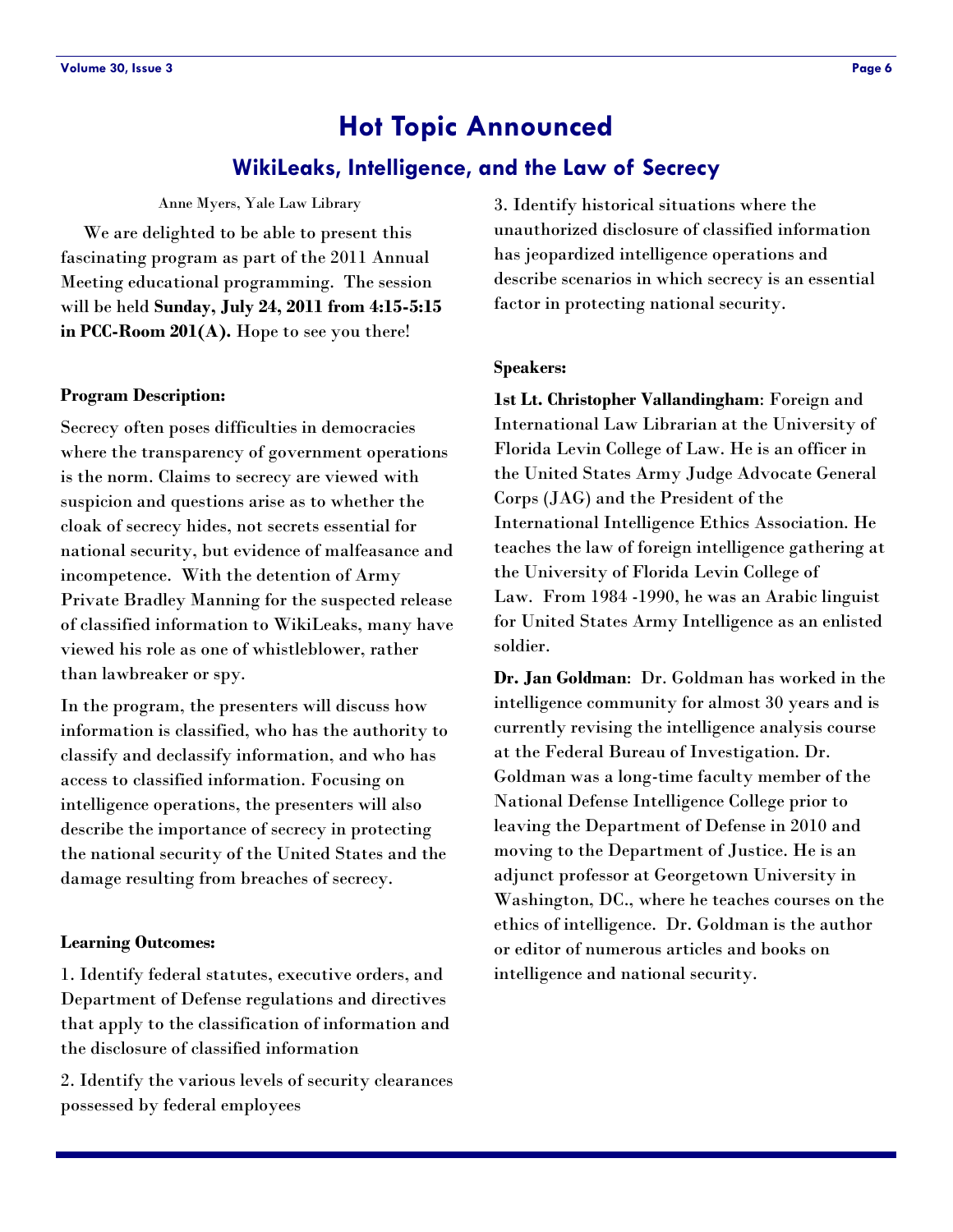### **ALL-SIS AWARDS**

Ruth Levor, University of San Diego Legal Research Center

<span id="page-6-0"></span> The Academic Law Libraries Special Interest Section Awards Committee is delighted to announce the following award and grant recipients for 2011:

 **The Frederick Charles Hicks Award** for Outstanding Contributions to Academic Law Librarianship recognizes an individual or group that has made outstanding contributions to academic law librarianship through continued efforts to improve law librarianship. The award is named in honor of Frederick Charles Hicks, the first great American law librarian/scholar who was also the first academic law librarian to serve as president of AALL.

#### **Margaret Leary**

Director of the Law Library, Librarian and Adjunct Lecturer University of Michigan Ann Arbor, Michigan

 **The ALL-SIS Outstanding Article Award** honors a section member for contributions to the enhancement of academic law librarianship through publishing. Articles are evaluated on relevance of topic to some aspect of academic law librarianship.

**Terry Ballard,**  Assistant Director of Technical Services for Library Systems, New York Law School

### AND

**Anna Blaine** Reference Librarian New York Law School

―The Changing Face of Current Awareness Reporting in Law Libraries" (2010), New Library World 111 (3/4) 104,

 The **Regular Member Stimulus Grant** is given to a law librarian with demonstrated financial need. The grant is in the amount of \$500 and is intended to aid the recipient in attending the AALL Annual Meeting. This year's winners are:

#### **Deborah Darin**,

Reference Librarian/Legal Research Instructor Loyola University, Chicago

#### AND

**Ping Tian** Circulation Librarian New York Law School New York, New York

Finally, the **ALL-SIS CONELL Grant** is given to a newer law librarian to attend CONELL. The grant covers the cost of CONELL registration and a hotel room for one night. The purpose of the CONELL Grant is to promote participation by newer academic law librarians in AALL and the ALL-SIS. The two recipients of the **CONELL Grant** are:

**Irene Crisci** Reference Librarian and Digital Archivist Touro College Central Islip, N.Y

#### AND

**Jingjing Zhang** Peking University School of Transnational Law Shenzhen, China

Please join us in greeting and congratulating all of the winners at the **ALL-SIS reception in the Marriott Liberty Ballroom Salon AB at 6:30 P.M. on Sunday, July 24.**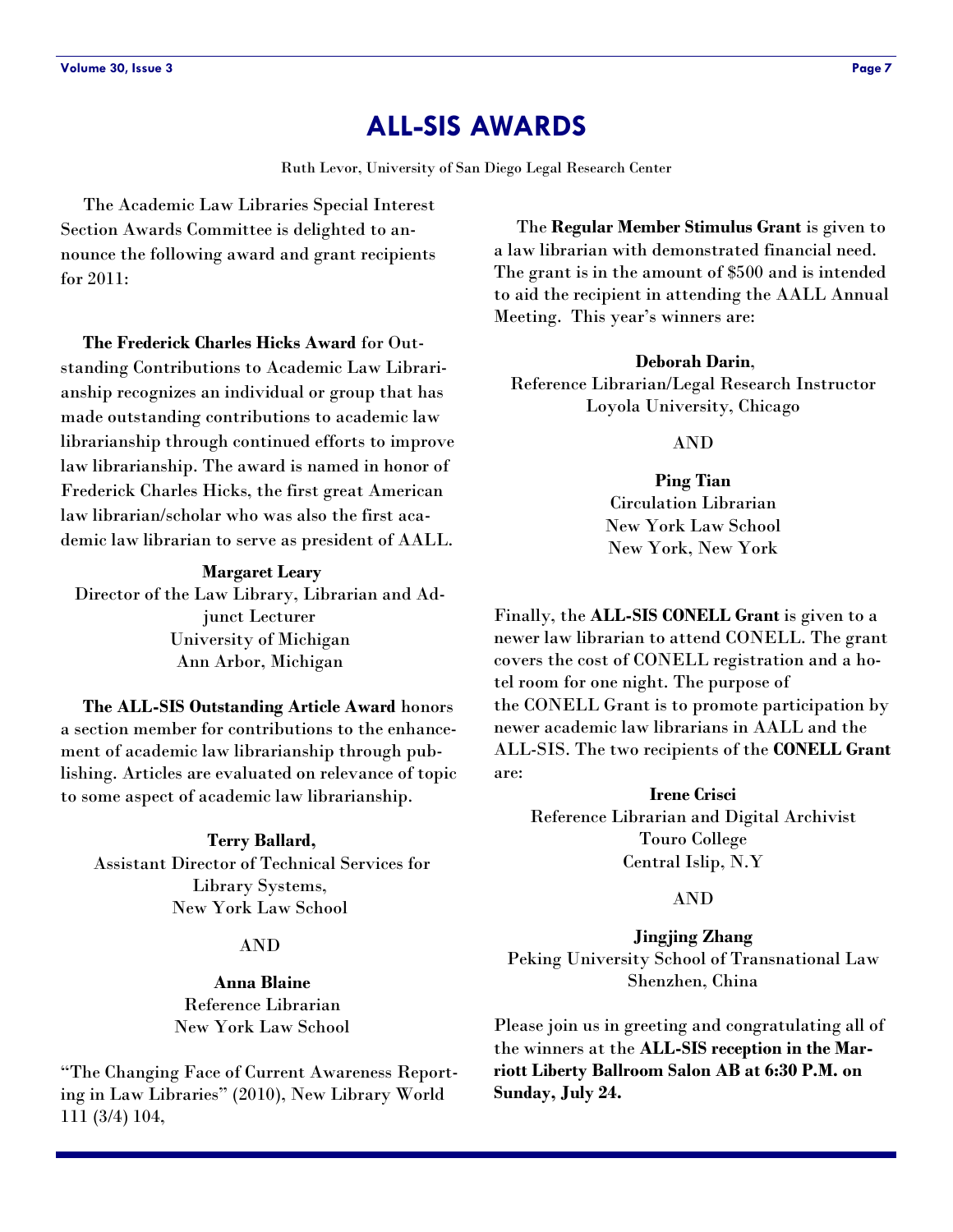### <span id="page-7-0"></span>**Collection Development Meetings and Activities at the 2011 Annual Meeting**

Paul Moorman, University of Southern California Law Library

 This year's Annual Meeting in Philadelphia offers a multitude of programs for librarians interested in collection development issues. This year's programs cover topics as diverse as electronic resource evaluation, budget cuts, resource sharing, license agreements, vendor contract negotiations, collaborative collection development, and e-book publishing trends. I highlight these programs below:

#### **A6**: **Best Practices for Evaluating a New Electronic Resource**

#### **Date, Time, & Location: Sunday, July 24, 1:30-2:45 pm, PCC-204(C)**

This program will highlight the best practices to use when evaluating a new electronic resource for acquisition. These best practices are gleaned from the library literature, published surveys, and the experiences of the presenters. Best practices include: "try before you buy," obtaining stakeholder involvement, benchmarking, and using an electronic resource evaluation checklist, among others. The program will focus on four areas: 1) the electronic resource evaluation checklist, 2) selection and coordination of a trial focus group, 3) the cost-benefit analysis, and 4) subscription versus ownership and other licensing options. Other considerations to be examined include: authentication, user interface, content appropriateness, search capability, browsing capability, currency and archives, vendor support, training, user statistics, bill back mechanisms, online documentation, and formatting. In addition, the program will present questions to be asked of other stakeholders in the acquisitions process (e.g., the IT department, catalogers, public services). Program materials will include a sample electronic resource evaluation checklist and bibliography. Coordinator/Moderator/Speaker: Robert R. Myers, Jr., Case Western Reserve University Law School Library; Speaker: Judith A. Kaul, Case Western Reserve University Law School Library.

#### **C4: Cutting Beyond the Bone: Managing in an Age of Austerity**

#### **Date, Time, & Location**: **Sunday, July 24, 4:15-5:15 pm, PCC-204(A)**

Library budgets are stagnant or being reduced, and administrators are faced with making hard choices of "what" and/or "whom" to cut. In the current economic climate, libraries are often targeted for reductions because everything is perceived as being "online." An informative dialogue role-play will be presented by a director and a technical services head in a law library that suffered two recent 10 percent budget cuts, with another one in the offing. How do you deal with these budget reductions? Do you eliminate or decrease the quality of services, stop binding, buy fewer materials, or reduce staff? This program will offer a range of ideas to cope with stagnant or reduced budgets, when you already feel like you're "down to the bone.‖ Coordinator/Moderator: Alan Keely, Wake Forest University Professional Center Library; Speakers: James S. Heller, College of William & Mary, Wolf Law Library; Jean M. Pajerek, Cornell University Law Library; Jennifer E. Sekula, College of William & Mary, Wolf Law Library.

**D4:** Partnering with Membership Libraries for Cost-Sharing and Just-In-Time Access to Information Resources

**Date, Time, & Location: Monday**, July 25, 8:45-9:45 am, PCC-204(A)

Membership libraries serve a critical role in the legal information community, but many librarians are simply unaware of the services they offer. Law firms are moving away from a model that emphasizes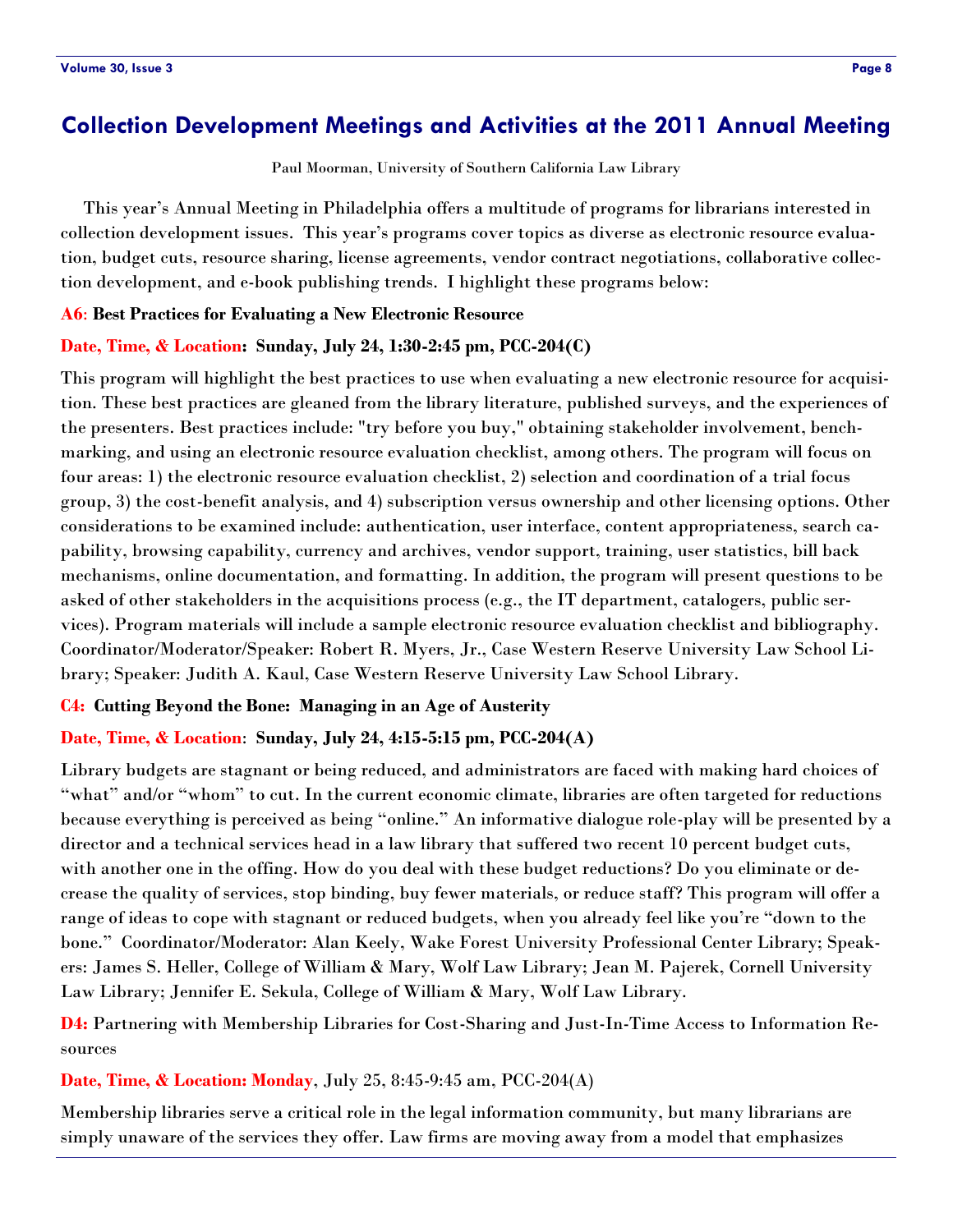### **Collection Development Activities Cont'd**

ownership of information resources to one that emphasizes just-in-time access. In response, membership libraries are embracing innovative ways of offering responsive, collaborative services, such as API (Application Programming Interface) technologies, to fulfill the information needs of attorneys and other legal professionals. This session brings together representatives from two prominent membership libraries along with a user of their services to talk about how looking outside the walls of one's own library and firm can be key to ensuring firm-wide access to legal information, especially for minimally staffed branch offices, while keeping costs in check. Coordinator/Moderator: Ralph A. Monaco, New York Law Institute; Speakers: Mikhail Koulikov, New York Law Institute; Steven Antonio Lastres, Debevoise & Plimpton LLP; Regina L. Smith, Jenkins Law Library.

**G4:** Anatomy of a License Agreement

**Date, Time, & Location**: Monday, July 25, 2:15-3:30 pm, PCC-204(A)

Librarians are regularly faced with reviewing and approving license agreements for the acquisition of online information sources. Lack of uniformity among publisher agreements can confuse the mostseasoned librarian and put the library at risk should a completed contract not meet expectations. In this session, a panel of experts will conduct a detailed review of the elements of a license agreement, including language restrictions and their meaning, payment terms, authorized users and uses, performance obligations, indemnification provisions, and definition of key terms. Panelists will also summarize relevant provisions of the Principles for Licensing Electronic Resources and the AALL Guide to Fair Business Practices. Coordinator: Michael G. Bernier, BNA; Moderator: Christine L. Graesser, Connecticut Legislative Library; Speakers: Lesley Ellen Harris, Copyrightlaws.com; Katherine Lowry, Baker & Hostetler; Tracy L. Thompson-Przylucki, New England Law Library Consortium, Inc.

**H1**: Getting to Yes for Your Library: Negotiating Vendor Contracts in Your Favor

**Date, Time, & Location**: Tuesday, July 26, 9:00-10:30 am, PCC -108 (AB)

Vendor contracts are getting more complex, with finer print. Many librarians are involved in the contract negotiation process and need to be able to read and comprehend often complex contracts in order to get the most favorable terms for their libraries and institutions. Two attorneys who are involved in their large firms' vendor contract negotiations, along with their library directors, will discuss contract best practices, what elements to look for in a contract, and which clauses or provisions will render a contract unworkable. They will offer practical tips on negotiation skills, and on reaching a workable agreement with service vendors. Coordinator: Jane R. Baugh, Woods Rogers PLC; Speakers: Clare D'Agostino, Morgan Lewis & Bockius LLP; Loretta F. Orndorff, Cozen O'Connor; Scott B. Schwartz, Cozen O'Connor; Connie Smith, Morgan Lewis & Bockius LLP.

I2: Collaborative Collection Development: What Should Academic and Law Firm Libraries Know About Each Other?

Date, Time, & Location: Tuesday, July 26, 10:45-11:30 am, PCC-201(A)

The findings of both the MacCrate Report and the Carnegie Report have emphasized the need to incorporate practical legal skills within the law school curriculum. These findings extend to both the teaching of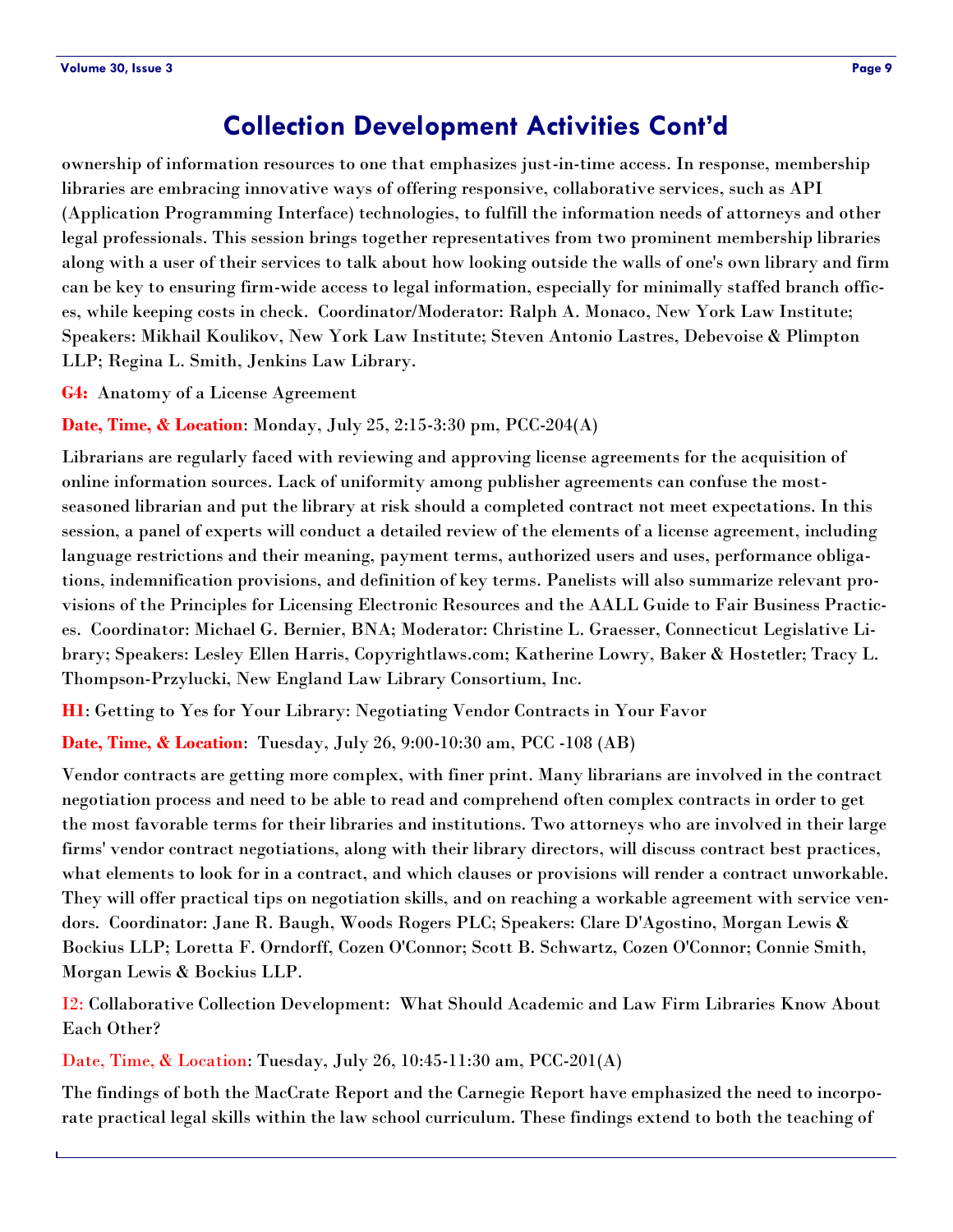### **Collection Development Activities Cont'd**

legal research skills and law school collections, both print and electronic, that support these efforts. Law library collections need to reflect both the analytic process of legal analysis, as well as the application of practical skills. Academic and law firm librarians, as well as skilled practitioners, can effectively collaborate in efforts to provide legal collections and instruction that best support the findings of the MacCrate and Carnegie reports. In doing so, both private and academic law libraries can achieve effective resource sharing and optimal cost effectiveness in the utilization of resources. Coordinator/Moderator/Speaker: Helen N. Levenson, Thomas M. Cooley Law School Library; Speakers: Ellen S. Brondfield, Steptoe & Johnson LLP; Melanie J. Dunshee, Duke University School of Law, J. Michael Goodson Law Library.

**I3**: E-Books and the Future of Legal Publishing

**Date, Time, & Location**: Tuesday, July 26, 10:45-11:30, PCC-201 (C)

The future of e-books in law libraries is still unclear, despite the surging popularity of dedicated e-book readers such as the Kindle. Legal publishers have taken a cautious approach in developing e-books to date. In addition, e-book licensing, particularly in economically difficult times, will provide new challenges to law librarians. Representatives from leading legal publishers and e-book vendors will discuss what they see as the future of e-books and how it will change law libraries. Coordinator: June Hsiao Liebert, John Marshall Law School; Speaker: Steven W. Sutton, YBP Library Svcs., A Baker & Taylor Company.

 In addition to these programs, the ALL-SIS Collection Development Roundtable and Meeting are two excellent opportunities to meet and network with other academic librarians interested in collection development issues. These events take place on the following dates and times:

#### **The ALL-SIS Collection Development Roundtable**

E-Books, E-Resources, E-Readers, E-Nevitable: Has the Time Come to Officially Prefer Electronic Over Print Resources in Our Collection Development Policies?

**Date, Time, & Location**: Tuesday, July 26, 11:45-12:45, PCC-304

This year's roundtable will discuss whether the time has finally come to officially prefer electronic over print resources in our collection development policies. It promises to be an interesting and thought provoking discussion. All librarians with an interest in collection development issues are encouraged to come to the meeting and share your thoughts on this and other issues that may come up.

#### **ALL-SIS Collection Development Committee Meeting**

**Date, Time, & Location**: Sunday, July 24, 12:00-1:15 pm, PCC-104(B)

At this meeting, we will discuss future program planning and projects for the committee. All are welcome to attend. Please email Paul Moorman (pmoorman@law.usc.edu), the current ALL-SIS Collection Development Committee Chair, if you have any questions.

You'll want to mark your calendars with these wonderful programs and events. On behalf of the entire ALL-SIS Collection Development Committee, we hope to see you in Philadelphia!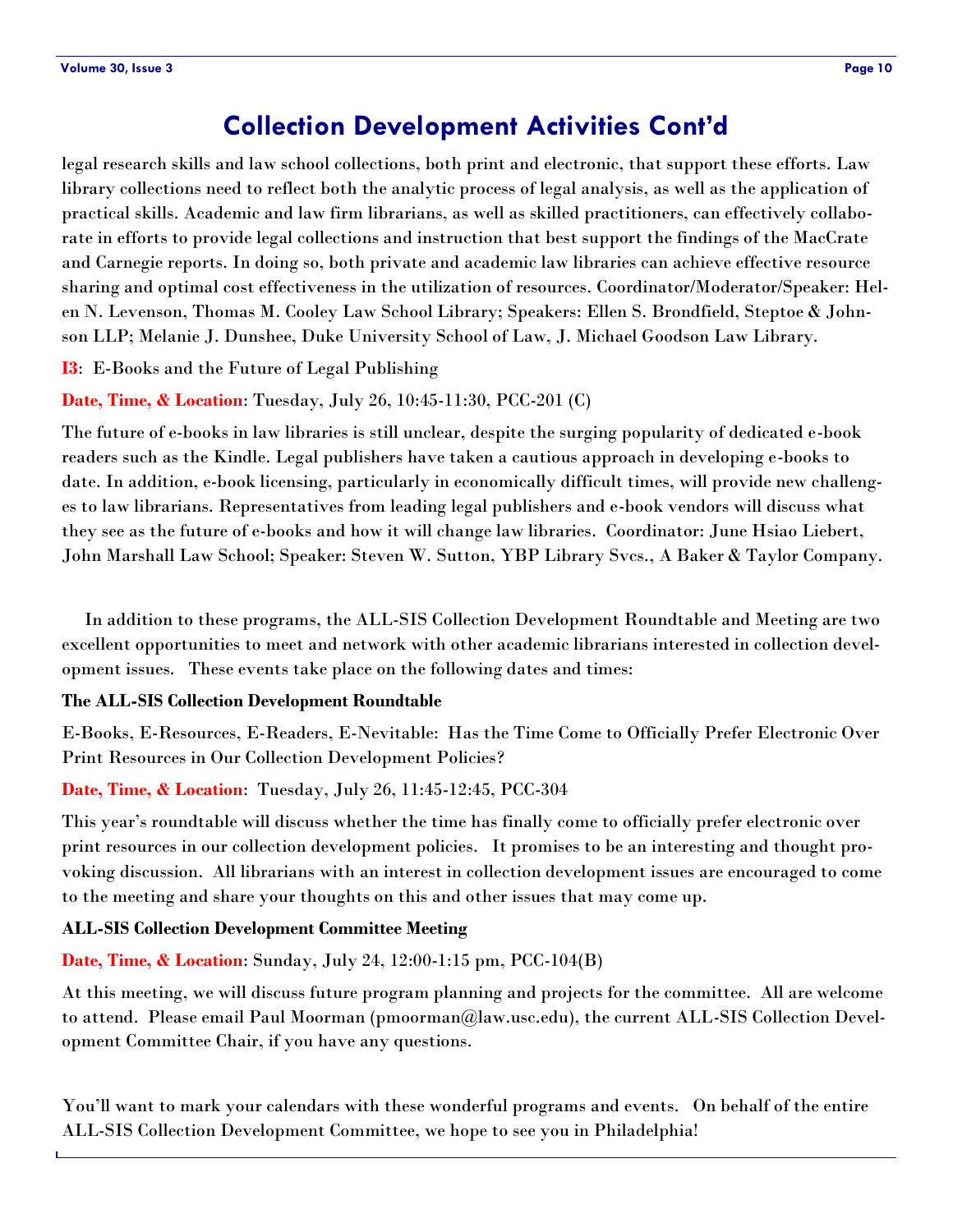# **Phabulous Philadelphia Phacts**

Lauren E. Schroeder, University of Houston Law Center, O'Quinn Law Library

<span id="page-10-0"></span>In preparation for the upcoming AALL Annual Meeting, I've gathered together some bits and pieces about the City of Brotherly Love to add to your excitement about this year's host city:

- Thomas Jefferson wrote the Declaration of Independence in about three weeks at the home of Jacob Graff, Jr., which can be found on the corner of Seventh and Market streets.
- The Assembly Room in Independence Hall served as the location for many of the defining events in the creation of this country: the site of the Second Continental Congress, George Washington being appointed commander in chief of the Continental army, the adoption of the Declaration of Independence, the design of the American flag was determined, and both the Articles of Confederation and the Constitution were drafted there.
- The famous Liberty Bell is cast with a quote from Leviticus 25:10: "Proclaim Liberty throughout all the land unto all the inhabitants thereof."
- Christ Church, located on Second Street, was the country's tallest building until 1856, and the bells that declared America's independence are still rung weekly.
- Benjamin Franklin was born in Boston, but ran away to Philadelphia at the age of 17. Some highlights of his life include: he learned the printing trade from his brother, beginning as an apprentice at age 12, invented the lightning rod and bifocals (among other items), was named the first United States Postmaster General by the Second Continental Congress, and is the only Founding Father to have signed all 5 documents related to the independence of the United States.
- The city served as the nation's capital while Washington D.C. was under construction.
- The first United States Mint was opened there in 1792.
- The Merchant's Exchange is the nation's oldest stock exchange building.
- Pennsylvania Hospital, founded by Dr. Thomas Bond and Benjamin Franklin in 1751, was America's first hospital.
- The Mütter Museum is packed with all sorts of medical oddities, including the tallest skeleton on display in North America, an exhibit devoted to the health problems of various U.S. presidents, and the Chevalier Jackson Collection of Foreign Bodies Removed from the Food and Air Passages.
- Philadelphia's City Hall is the largest municipal building in the country, with more than 14.5 acres of floor space.
- The Philadelphia Inquirer, begun in 1829, is the third oldest surviv ing daily newspaper in the country.
- Mother Bethel African Methodist Episcopal Church is on the oldest land parcel continuously owned by African Americans.
- Bartram's Garden is the oldest surviving botanic garden in North America. **PHILA. CITY HALL**

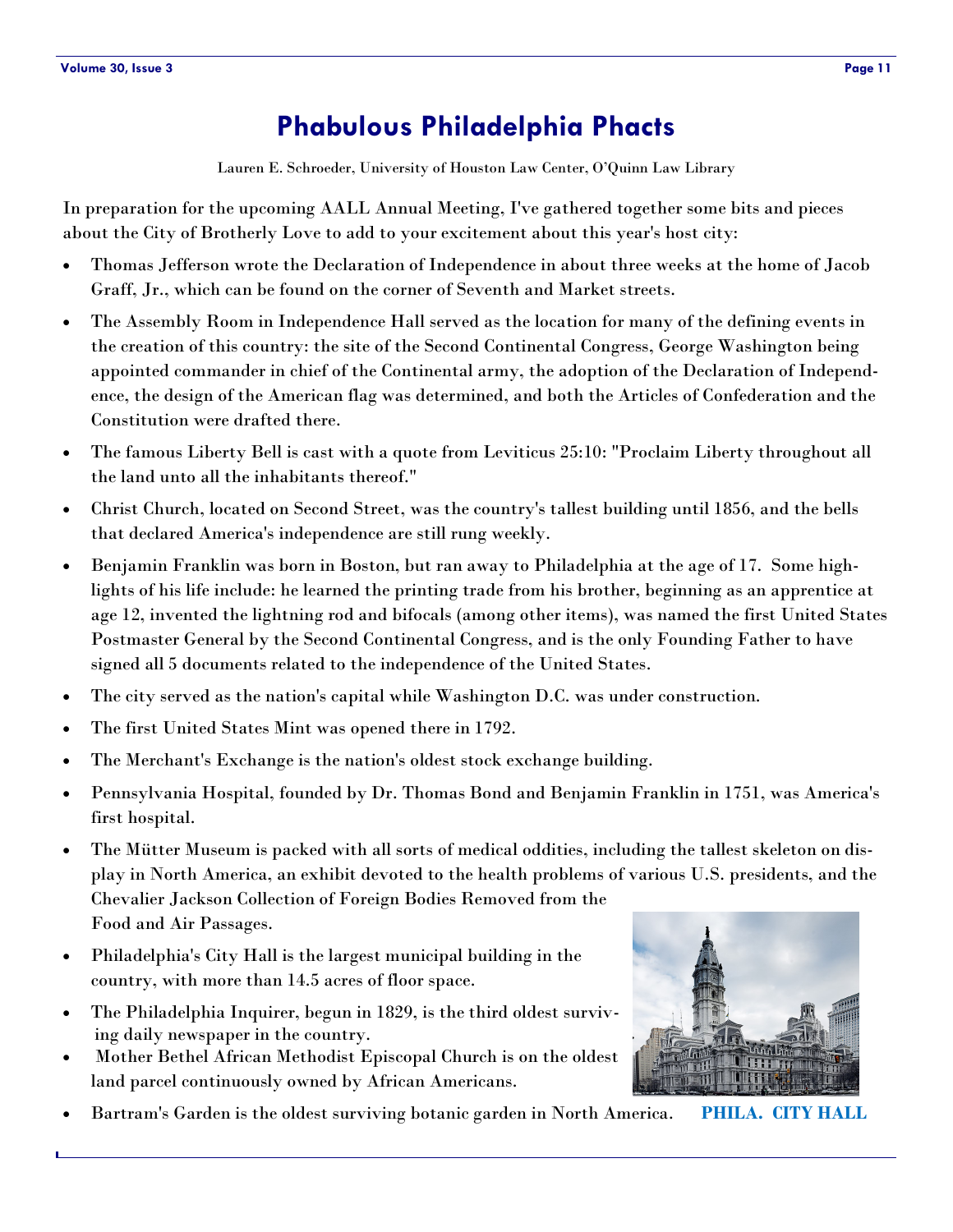# **Phabulous Philadelphia Phacts Cont'd**

- Eastern State Penitentiary is considered the world's first true penitentiary, with the separate confinement of inmates intended to reform them and make them capable of rejoining society.
- The Philadelphia International Flower Show is the largest indoor flower show in the world.
- According to the U.S. census, approximately 42,000 Philadelphia residents work in either the legal or education, training and library occupations.
- There are 6 law schools in the city and surrounding areas: University of Pennsylvania Law School, Drexel University Earle Mack School of Law, Temple University Beasley School of Law, Rutgers University School of Law - Camden, Villanova University School of Law, and Widener University School of Law.
- The Library Company of Philadelphia, founded in 1731 (with Ben Franklin as one of the founding members), was the first lending library in America, and is now the only remaining Colonial library. It is still possible to purchase a "share" in the library today.
- Philadelphia's public library was chartered in 1891, and opened to the public in 1894. It now has 54 branches throughout the city, many funded by a \$1.5 million donation from Andrew Carnegie in 1903.
- Cowboy (1908), the only large bronze sculpture by Frederic Remington, can be found in Fairmount Park.
- The Rodin Museum has the largest collection of his work outside of France.
- The Dream Garden, a 15 by 49 foot Tiffany glass mosaic based on a painting by Maxfield Parrish, has been located in the lobby of the Curtis Center since 1916. There are only 2 other pieces from Tiffany Studios like it in the world, and it contains over 100,000 glass pieces in 260 colors.
- Philadelphia has franchises in 4 major league sports: the Flyers (hockey), Eagles (football), 76ers (basketball), and Phillies (baseball).
- The Philly cheesesteak was invented by Pat Olivieri in 1930. Pat's King of Steaks and its rival restaurant across the street, Geno's, have been competing with each other for 40 years. Both are open 24 hours a day, so you can determine whose you think is best whenever the urge strikes you.
- It has 10 sister cities: Florence and Abruzzo (Italy), Tel Aviv (Israel), Torún (Poland), Aix-en-Provence (France), Tianjin (China), Incheon (South Korea), Douala (Cameroon), Kobe (Japan), and Nizhny Novgorod (Russian Federation).
- Philadelphia is the home of: Betsy Ross, Louisa May Alcott, Grace Kelly, Margaret Mead, Alexander Calder, Mary Cassatt, Ethyl, John and Lionel Barrymore, Marian Anderson, Chubby Checker, John Coltrane, Patti LaBelle, Joan Jett, Mario Lanza, Pink, The Legendary Roots Crew (the house band on Late Night with Jimmy Fallon), Will Smith, Dick Clark, Tina Fey, Kevin Bacon, and Bill Cosby.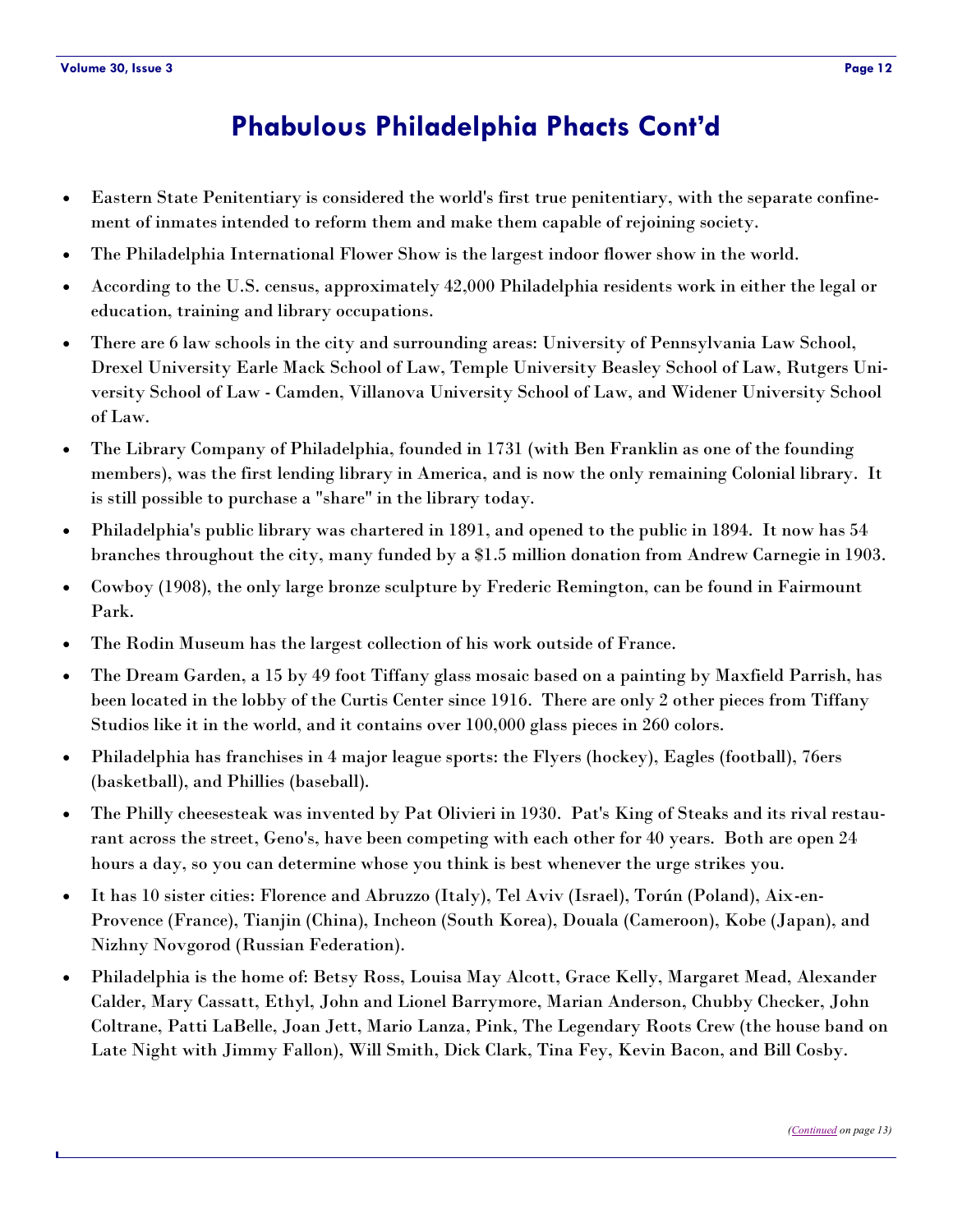The Rocky Statue and "Rocky Steps" can both be found at the Philadelphia Museum of Art. Go ahead - run up the stairs pretending you're Rocky Balboa, dance around and yell "Yo, Adrian!" You know you want to.



Sources Consulted:

Ben's Guide to U.S. Government, [http://](http://bensguide.gpo.gov) [bensguide.gpo.gov](http://bensguide.gpo.gov) 

College of Physicians of Philadelphia (Mütter Museum), <http://www.collphyphil.org>

Free Library of Philadelphia, [http://](http://www.freelibrary.org) [www.freelibrary.org](http://www.freelibrary.org) 

Geno's Steaks, <http://www.genosteaks.com>

Independence National Historic Park, [http://](http://www.nps.gov/inde/index.htm) [www.nps.gov/inde/index.htm](http://www.nps.gov/inde/index.htm) 

International Visitors Council of Philadelphia, <http://www.ivc.org>

The Library Company of Philadelphia, [http://](http://www.librarycompany.org) [www.librarycompany.org](http://www.librarycompany.org)

Pat's King of Steaks Restaurant, [http://](http://www.patskingofsteaks.com) [www.patskingofsteaks.com](http://www.patskingofsteaks.com) 

Philadelphia International Flower Show, [http://](http://www.theflowershow.com) [www.theflowershow.com](http://www.theflowershow.com)

Philadelphia's Official Visitor Site, [http://](http://www.visitphilly.com) [www.visitphilly.com](http://www.visitphilly.com) 

U.S. Census Bureau,<http://www.census.gov>

Google Images

### <span id="page-12-0"></span>**Philly Phacts, Cont'd MESSAGE FROM THE CHAIR Cont'd**

*(Continued from page 1)*

our Section and our profession. We should all thank them in advance for their service and offer them our own time and efforts generously.

 Academic Law Schools have existed since the 1100's when the university system was first developed. AALL itself was founded over 100 years ago. We all, then, carry on traditions formed by others and work to shape those forms to new circumstances. This is the meaning of professionalism, to work in and towards something greater than your own immediate needs. Our members are such professionals and when the time arrives ALL-SIS will party like its 2099.

### **From the Editor, Cont'd**

*(Continued from page 1)*

tributed articles. I thank you on behalf of myself and the ALL-SIS for sharing your knowledge and events with us all. "We" also include our SIS Chair, Jack McNeill. Thank you, Jack, for sharing your vision and thoughts of academic law libraries with us, and being a terrific leader. And I cannot forget our Webmaster, Creighton Miller who not only posted the PDF version I sent him, but actually converted the Word documents to post in HTML also. Thanks for your help and guidance, Creighton.

 My very special thanks, however, go to Leah Sandwell-Weiss, former Newsletter editor and recently elected Vice-Chair / Chair Elect. She so graciously gave her time to help me learn how to put the Newsletter together and even finished the first issue for me in September. I am eager to continue working with her in her new role, although I will miss having her on the Newsletter Committee.

So, WE made it, and now WE must look to the fu-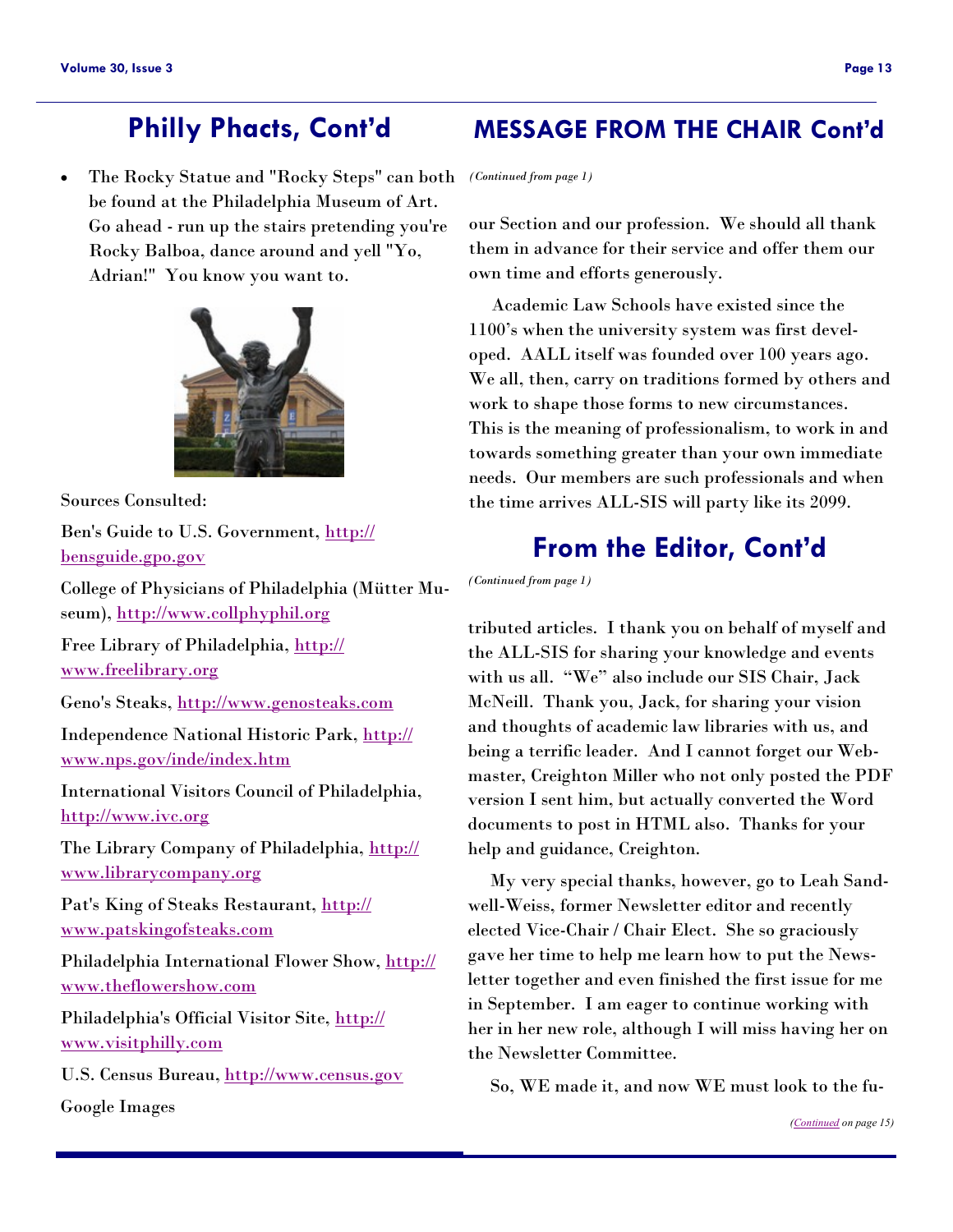### **More at AALL 2011**

### **AALL Book Drive**

 Once again the Social Responsibilities Special Interest Section organized the annual AALL Book Drive, to run through the end of the Annual Meeting in Philadelphia (July 26, 2011).

The theme of this year's Book Drive is "Give Me Liberty and Give Me Books!" The book drive will benefit Philadelphia Children's Foundation, [http://www.philadelphiachildrensfoundation.org/](http://www.philadelphiachildrensfoundation.org/index.php) [index.php.](http://www.philadelphiachildrensfoundation.org/index.php) The Philadelphia Children's Foundation (PCF) is a non-profit educationalsupport organization connecting students and their families to resources and opportunities in the Philadelphia area. The books from this drive will benefit PCF's Read for Success program. The Read for Success program makes 2-3 large book donations per year to Philadelphia schools serving students from Kindergarten to the 8th Grade. Typically, the recipient schools have small library collections or no library at all, so these books truly go to students in need. The Read for Success program seeks books geared towards K through 8th graders on any and all subjects. The PCF is really excited that AALL via the SR-SIS has selected them as a donee organization for its annual book drive. In these times of austerity budgets, governments are slashing their educational funding, so there is now more than ever a clear need for the work of organizations like the PCF.

 How can you help PCF provide books to children in need?

Order a book online from "2011 AALL [Book Drive for the Philadelphia Children's Foun](http://www.amazon.com/gp/registry/search.html?ie=UTF8&type=wishlist)[dation](http://www.amazon.com/gp/registry/search.html?ie=UTF8&type=wishlist)" wish list on Amazon.com. (Search for " $AALL"$ 

Send a check or bookstore gift card (from any bookstore) to the book drive co-organizer in Philadelphia (see address below).

• Drop off books, gift card, or a check in Philadelphia during the AALL Annual Meeting at the Social Responsibilities Special Interest Section table in Exhibit Hall.

 Book Drive co-organizer in Philadelphia: John Cannan Legal Research Center, Earle Mack School of Law at Drexel 3320 Market Street Philadelphia, PA 19104-3397

For more information regarding this book drive, please contact Sarah Jaramillo, [sjaramillo@law.fordham.edu](mailto:sjaramillo@law.fordham.edu) or John Cannan, [jc3238@drexel.edu](mailto:jc3238@drexel.edu)

### **Roundtable Discussion for New Academic Law Librarians**

Kathleen Darvil, Chair ALL-NEW Membership Committee

 As the Annual Meeting is rapidly approaching, the ALLNEW/Membership Committee would like to invite new academic law librarians to attend a round table discussion with seasoned academic law librarians. Topics to be addressed during this discussion include:

- Law Library Management
- Career Counseling
- Legal Research Instruction
- Tenure/Peer Review
- Non-JDs in an academic law library
- Law Technology

 The event will take place on **Sunday, July 24, 2011, from 5:30-6:30 pm, in Convention Center Room 304.**  Committee members will escort attendees to the ALL-SIS reception immediately after the event.

 We, the members of the ALL-NEW/Membership Committee, are looking forward to meeting new academic law librarians and sharing our experiences.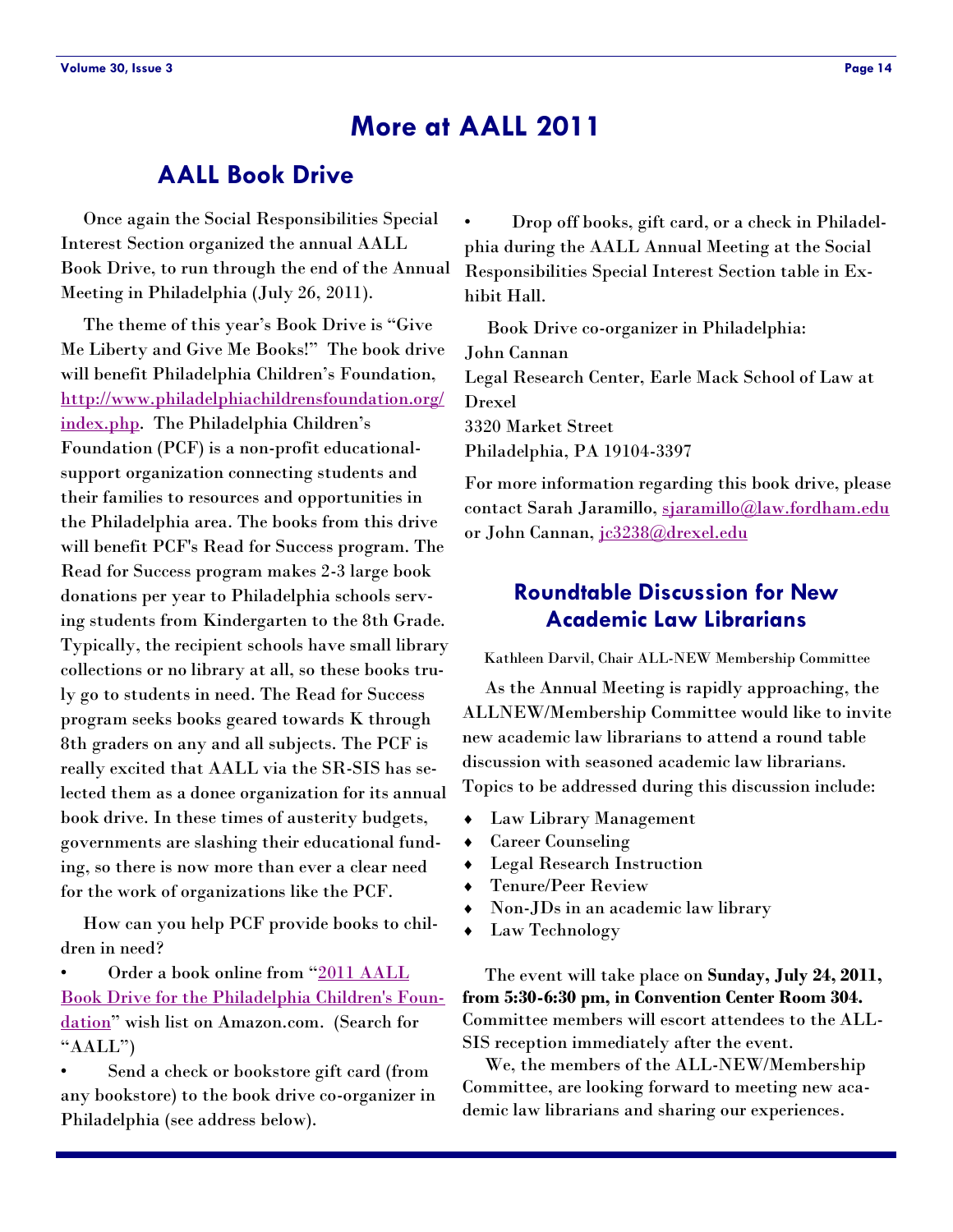### **A Law Librarian in the Dark**

<span id="page-14-0"></span>Yasmin Sokkar Harker, CUNY Law School Library

#### Review of *4 Months, 3 Weeks and 2 Days*

 Happy Spring and welcome to A Law Librarian in the Dark. Now in its third year, this column discusses movies for law libraries and law library feature film collections. Movies about lawyers, law schools, litigation, famous trials, crime and punishment, or movies that contain "legal themes" are all possible topics. If you have a DVD title that you would like me to review, email me at [yasmin.harker@mail.law.cuny.edu.](mailto:yasmin.harker@mail.law.cuny.edu)

 In this issue, I will be highlighting a 2007 Romanian film that won the Golden Palm award at the Cannes Film Festival. Set in a bleak, crumbling Romanian city in the 1980's, *4 Months, 3 Weeks and 2 Days* follows a young woman as she helps her roommate and friend arrange an illegal abortion, and illustrates the problems faced by young women who must venture into a criminal underworld in order to obtain an abortion.

 At the beginning, we are introduced to the loyal, determined Otilia. In a stark, cheerless dormitory room Otilia is helping her distraught roommate Gabita pack her suitcase. As we follow Otilia from the dormitory through the gritty streets, we slowly learn that she is helping her friend secure items for her appointment with a doctor. Gabita has arranged an illicit abortion with a Dr. Bebe and must have money and a hotel room ready for the procedure. Gabita herself is too upset and helpless carry out the errands necessary for the meeting, so it falls on her friend Otilia to carry them out.

 The movie focuses on the struggle Otilia must endure as she prepares for the appointment while trying to keep her activities a secret, appease her boyfriend, and attend an obligatory family event. We watch her as she secures cash for the doctor

and barters for soap and cigarettes. We see her navigate the high-rises and worn out crumbling city in search of a motel where the doctor can perform the procedure. In one protracted scene, we witness her arguing with a hotel clerk, trying to obtain a room that she can afford, while the clerk acts simultaneously suspicious and dismissive of her.

 When the two women finally meet Mr. Bebe, the reality of their vulnerable position and their lack of ability to bargain are confronted. With his arrival, the potential for blackmail and exploitation becomes a reality, and Otilia is forced to make a sacrifice she had not imagined.

 Directed by Cristian Mungiu , *4 Months, 3 Weeks*  and 2 Days, is clearly informed by a "show don't tell" philosophy. The movie doesn't make any explicit statements about the legal status of abortion, instead concentrating on the actions taken by women whose situation makes them easy to exploit.

 The DVD for *4 Months, 3 Weeks and 2 Days* was released in October 2008 by IFC Studios. It is in Romanian and subtitled in English.

### **From the Editor, Cont'd**

*(Continued from page 13)*

ture. I look forward to continuing in my role as newsletter editor, and hope that many more of you will join us in creating content. As I noted last summer, ALL-SIS is blessed with over 1300 members and if even 10% of you write an article, that's 130 articles a year! Feel free to contact me ([traubb@stjohns.edu\)](mailto:traubb@stjohns.edu) with your ideas. This is OUR newsletter so we all have a responsibility for its success.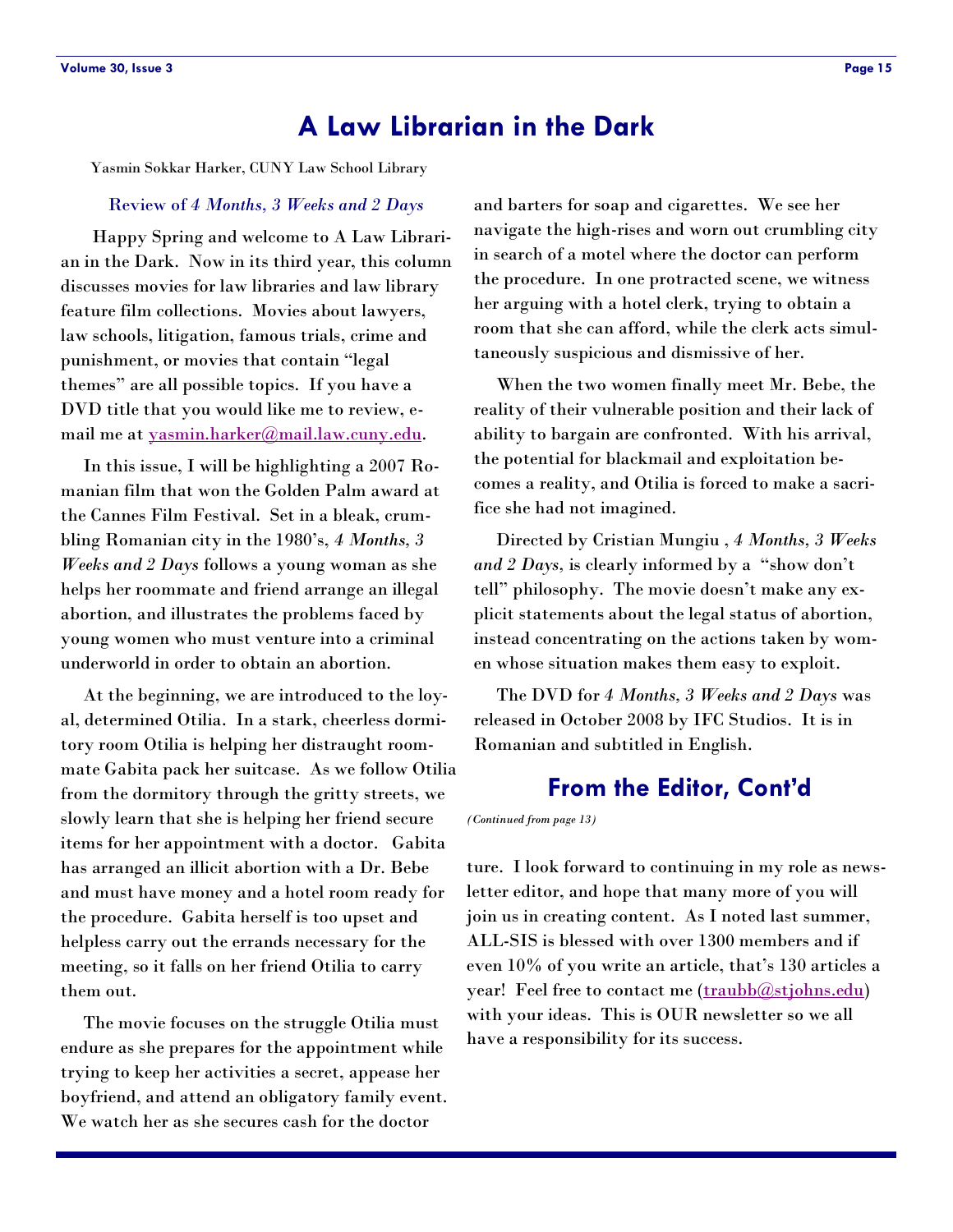### **CRIV-Sponsored Programs in Phila.**

#### Rob Myers, Case School of Law

 As you finalize your plans for this year's AALL Annual Meeting, please keep in mind that the Committee on Relations with Information Vendors (CRIV) is presenting two educational programs and co-sponsoring a third program. The programs carry the common themes of electronic resources and license agreements. The programs are presented as a trilogy with each program building off the previous program. Each program, however, also stands on its own and does not require attendance at the prior one.

- The first program, A6, is titled "Best Practices" for Evaluating a New Electronic Resource" and will be held on **Sunday, July 24, from 1:30 to 2:45 p.m. in PCC-Room 108(AB)**
- The second program, **G4,** "Anatomy of a License Agreement" is scheduled for **Monday**, July 25, **from 2:15 to 3:30 p.m. in PCC-Room 204(A)**
- The third program, **H1,** "Getting to Yes for Your Library: Negotiating Vendor Contracts in Your Favor," proposed by Jane Baugh and Connie Smith and co-sponsored by the Private Law Libraries Special Interest Section and CRIV, will be held on **Tuesday, July 26, from 9 to 10:30 a.m. in PCC-Room 108(AB)**

 Your attendance at one, two, or all three of these educational programs is sure to broaden your knowledge when it comes to evaluating, negotiating, and acquiring electronic resources. See you at the meeting!

### **Program Planning for 2012**

Anne Matthewman, 2012 AMPC Co-Chair

The theme of the 2012 conference is "Learn, Connect, Grow" and we plan to develop a superb offering of programs that support this theme.

 We can only do that with your help and ask you to consider proposing programs by the deadline of September 15th, 2011. Again we will welcome programs at an advanced level. Be sure to include descriptive information outlining why your proposal is placed at the basic, intermediate or advanced level.

 As during the 2011 conference, programs will be tracked and scheduled based on the AALL Core Competencies, which apply across different types of libraries. These tracks are:

- General or Core Programs
- Library Administration and Management
- Research, Reference, and Client Services
- Information Technology
- Collection Development and Cataloging
- ◆ Teaching

 Watch for the AMPC blog and information on the proposal planning process coming soon. The AMPC liaison to ALL-SIS is Jessie Burchfield of the University of Arkansas at Little Rock. We look forward to hearing from you!

iearr

conne

**AALL 2012** 105th Annual Meeting & Conference Boston, MA | July 21-24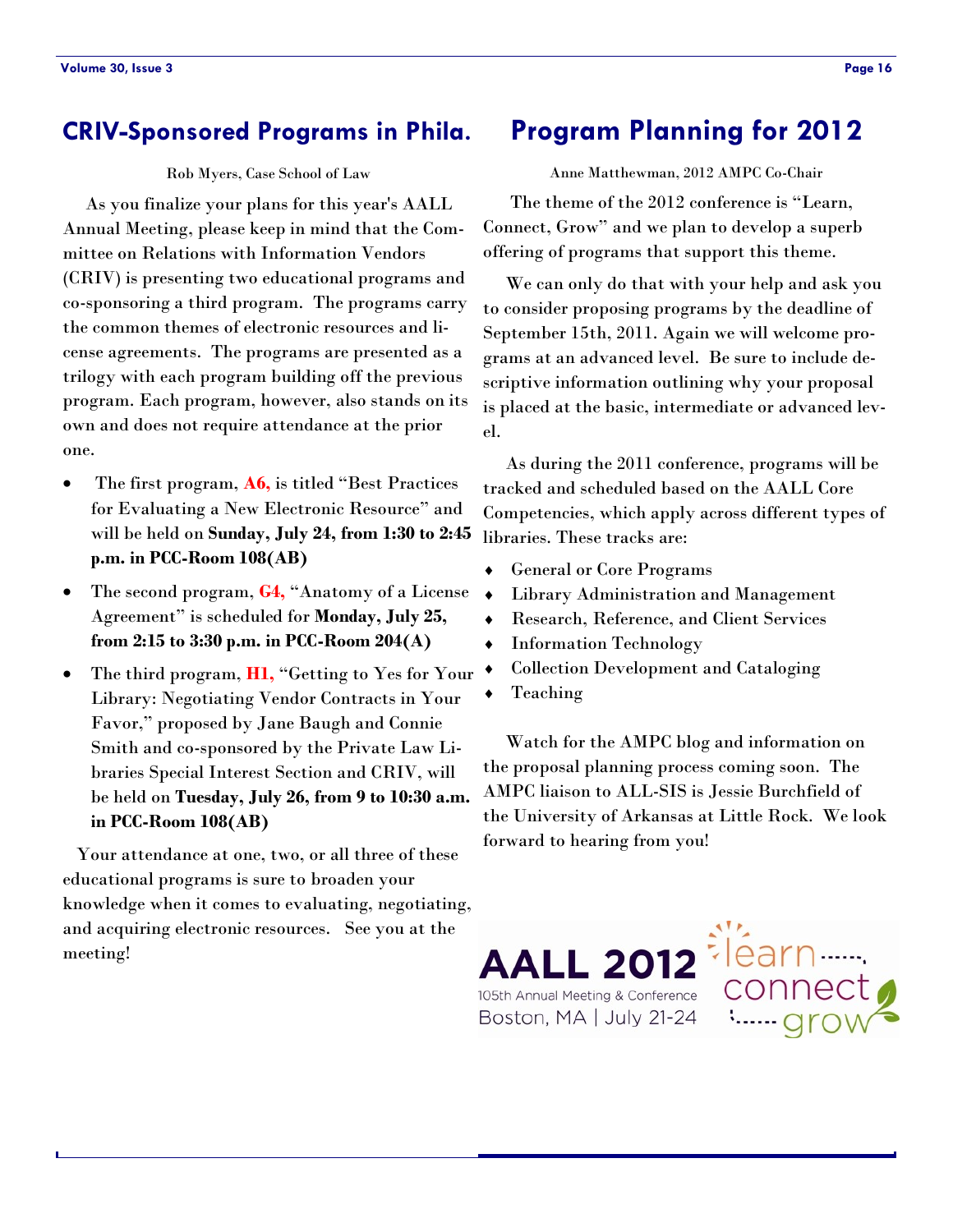### **Member News**

### <span id="page-16-0"></span>**Kenneth J. Hirsh Award**

Monica Sharum, Univ. of Pacific McGeorge School of Law

 The CS-SIS is pleased to announce June Liebert is this year's winner of the CS-SIS Kenneth J. Hirsh Award.

 This award honors a CS-SIS member who has made outstanding contributions to the SIS, to AALL, and who is well regarded for his or her service to the profession. The inaugural award recipient was Ken Hirsh, in whose honor the award is named.

 June Liebert is currently Assistant Professor and the Director of the Louis L. Biro Law Library at The **John Marshall Law School** in Chicago. June served the CS-SIS section for many years. Starting in 2003 as a Member at Large on the CS-SIS until culminating as Chair in 2008-2009. June was the long-time CS-SIS webmaster and completely revised the Website using Web standards. She also initiated the successful Web 2.0 challenge series while she was CS-SIS Chair. In addition, June has presented several times at AALL on behalf of the CS-SIS section including the program "Turning the Page: e-Book Readers in Law Libraries" at the 2010 Annual Meeting and will be coordinating and moderating a follow-up program at the 2011 Annual Meeting titled "E-books and the Future of Legal Publishing".

### **Other Awards**

 **Nancy Babb**, Cataloging Librarian and Web Manager at the **University at Buffalo**, Charles B. Sears Law Library, recently received the State University of New York (SUNY) Chancellor's Award for Excellence in Librarianship. Congratulations, Nancy! This is a well-deserved honor.

On May 14, 2011, Prof. **Rhea Ballard-Thrower** 

was given the Warren Rosmarin Professor of Law Award of Excellence in Teaching and Service. The award is given each year to a member of the faculty by the **Howard University** School of Law and is named in honor of former law library director, Warren Rosmarin. Prof. Ballard-Thrower is the first law librarian to be given the award.

 **Michelle Cosby**, Faculty Services Librarian at **North Carolina Central University** School of Law Library is the 2011 recipient of the AALL Minority Leadership Development Award.

### **New Positions and Promotions**

 **Femi Cadmus, Cornell** Law Library, is the new Edward Cornell Law Librarian and Associate Dean for Library Services at Cornell Law Library. She will begin at the end of the summer.

 **Rebecca Lutkenhaus** became Reference Librarian at **Drake** University Law Library on June 1. Rebecca had been the Electronic Services Librarian at the University of Iowa Law Library since 2006. She started her career in law librarianship at Drake as Acquisitions Librarian a dozen years ago after she earned her law and library science degrees at the University of Iowa. After leaving Drake she gained additional experience at the University of Northern Iowa and Thomson West. Drake faculty and staff are delighted to welcome Rebecca back. She fills the position vacated by Sara Lowe who is now the Electronic Resources Librarian at the Claremont University Consortium.

 The Earle Mack School of Law at **Drexel** University recently hired two new Research & Instructional Services librarians: **Stephanie Huffnagle** will start in June. She is a recent graduate of the State University of New York at Buffalo's MLIS program and a 2006 graduate of the Albany Law School of Union University. **Lindsay Steussy** will start in July. She is a re-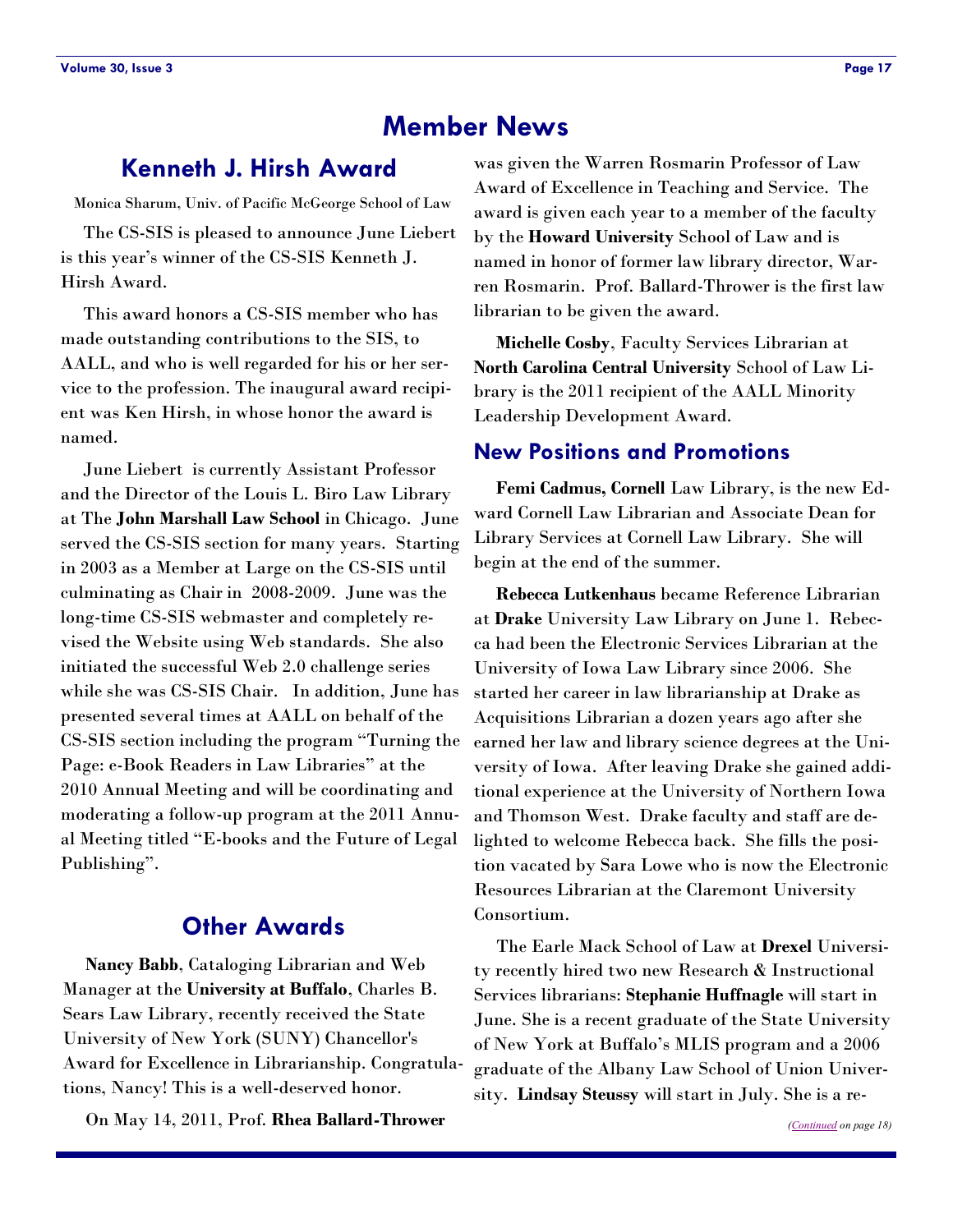### **Member News, Cont'd**

<span id="page-17-0"></span>cent graduate of the Hamline University School of Law, and a 2006 graduate of Indiana University's MLIS program.

 **Elizabeth Farrell** has been promoted to Associate Director at **Florida State** as of May 27, 2011.

 **Thomas (TJ) Striepe** is the new Faculty Services Librarian at the **University of Georgia** Alexander Campbell King Law Library. He earned a Masters in Information Resources and Library Science from the University of Arizona and a Juris Doctorate from Arizona State University. For the past two years, TJ has been a Law Library Fellow at the University of Arizona College of Law. Previously, he practiced law in Minnesota.

 The **University of Kentucky** Law Library welcomes two new reference librarians:

**Franklin Runge**, Faculty Services Librarian, began May 16; and **Tina Brooks**, Electronic Services Librarian, will be onboard July 1.

 It is with great pleasure **that Roger Williams University** School of Law announces that **Raquel M. Ortiz** will assume the position of Assistant Dean for Library and Information Services and Associate Professor of Law. Raquel comes to Roger Williams from the Pappas Law Library at Boston University School of Law where she was the Associate Director. She will assume her responsibilities at the beginning of August.

 **Scott Childs** is the new Associate Dean for Library and Technology Services and Associate Professor in the Law Library at the **University of Tennessee** College of Law, and will begin his duties July 1. He succeeds William Beintema, recently retired. Scott was previously Deputy Director at the University of North Carolina School of Law Library.

In May, **Elizabeth Hilkin** joined the Tarlton

Law Library at the **University of Texas** School of Law as Archivist and Reference Librarian. In addition to having received her M.S.I.S. from the University of Texas School of Information, Liz received her J.D. from Mercer University's Walter F. George School of Law, and her B.A. from Iowa State University

 **Eugenia Charles-Newton** is the new Reference and Electronic Services Instruction Librarian at **Texas Tech** Law Library. She began her new position on May 2, 2011. Eugenia received her JD from the University of Kansas School of Law in 2008 and her M.A. in Information Resources and Library Science from the University of Arizona in 2009. At U of A, Eugenia was a member of Cohort 7 in the Knowledge River program which focuses on bridging the cultural gaps in the library world.

 **Cassie Bruner** became the newest Public Services librarian and Assistant Professor at the **Texas Wesleyan** University Dee J. Kelly Law Library in June 2011. Cassie earned a Master's degree from the University of North Texas in Library and Information Science with a specialization in law librarianship and legal informatics. She also holds a Bachelor of Science in Criminal Justice from Texas State University. Cassie has been a member of the staff of the Dee J. Kelly Law Library since January 2010.

 **Lisa A. Goodman**, Head of Public Services, was unanimously approved by the **Texas Wesleyan**  University Board of Trustees for tenure. **Wendy Law** received a promotion to Head of Collection Development.

### **Publications/Presentations**

 Prof. **Aliza Kaplan** and **Kathleen Darvil**, Reference/Access Services Librarian, **Brooklyn** Law School have written an article. "Think (and Prac- *([Continued](#page-18-0) on page 19)*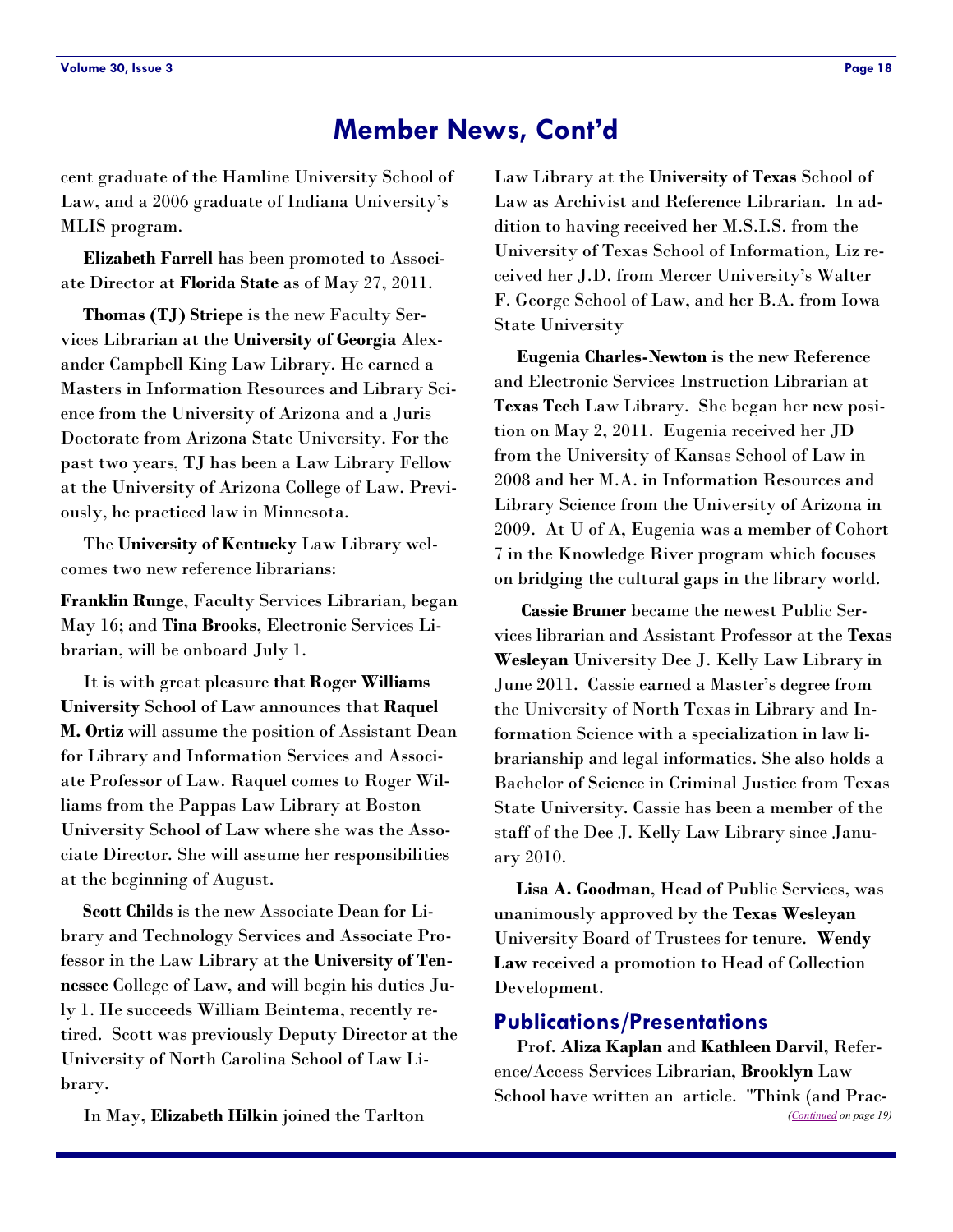### **Member News, Cont'd**

<span id="page-18-0"></span>tice) Like a Lawyer: Legal Research Instruction for tute of Continuing Legal Education in March. the New Millennials" will be published in Volume 8 of the *Journal of the Association of Legal Writing Directors* this fall. It was also recently selected to be published in the second volume of the Legal Writing Institute's Monograph Series. Here is the link to the article's abstract on SSRN: [http://](http://papers.ssrn.com/sol3/papers.cfm?abstract_id=1831842) [papers.ssrn.com/sol3/papers.cfm?](http://papers.ssrn.com/sol3/papers.cfm?abstract_id=1831842) [abstract\\_id=1831842](http://papers.ssrn.com/sol3/papers.cfm?abstract_id=1831842)

 **John Edwards**, Associate Dean for Information Resources and Technology and Professor of Law at **Drake University** Law Library, and **Karen Wallace**, Circulation/Reference Librarian and Professor of Librarianship, are co-authors of *Iowa Legal Research*. The book is part of the Legal Research Series by Carolina Academic Press. It is the first of the series to have four co-authors, including Melissa Weresh, Director of Legal Writing and Professor of Law at Drake, and Sara Lowe, former Reference Librarian and Assistant Professor of Librarianship (now Electronic Resources Librarian at the Claremont University Consortium). The four also have completed two CALI lessons on Iowa Legal Research, one for primary resources and one for secondary.

 Cataloging Services Librarian **Suzanne Graham**, Alexander Campbell King Law Library at the **University of Georgia** School of Law, co-presented a program on Community Tagging with Gretchen Caserotti of the Darien Public Library at the 2011 Computers in Libraries Conference in Washington, D.C., in March. **Carol Watson**, Director of the Law Library, demonstrated Pecha Kucha presentations while co-facilitating a workshop titled "Spice Up Your Training!" at the annual meeting of the Canadian Association of Law Libraries held in Calgary in May. The librarians at the Alexander Campbell King Law Library presented a day-long program on Internet Legal Research for the Georgia Insti-

### **Retirements**

 **Alison Ewing** is retiring from the **Arizona State**  University, Ross-Blakley Law Library. Tory Trotta, Associate Dean for the Ross-Blakley Law Library, characterized Ewing as a "spark plug" who is courteous, vivacious and fun. "She professionalized the library's access services department," Trotta said. "She led that department, she taught, and she was president of the Arizona Association of Law Libraries." As its library liaison, Ewing was especially fond of and worked closely with the law school's Indian Legal Program.

 Before joining the law school, Ewing was the law librarian at Brown & Bain and at Meyer, Hendricks, Victor, Osborn, & Maledon, was a Lexis-Nexis representative and held various positions in law-firm marketing and recruiting. She is a member of the American Association of Law Libraries and the Southwestern Association of Law Libraries.

### **New Member Profiles**



 **G. Patrick Flanagan** has worked at **Columbia** University's Arthur W. Diamond Law Library since September 2010. Patrick is currently a reference librarian and Lecturer-in-Law at the Law

School. This position is well-suited to Patrick because he enjoys the challenges of teaching legal research to law students and of working on a very busy reference desk, answering diverse and difficult questions. Patrick feels that his transition from law practice to law librarianship was one the best decisions he has ever made.

 Before starting library school in 2009, Patrick spent six years practicing law in Fort Worth and Houston, Texas, focusing mainly on criminal defense. In his law practice, Patrick saw the uneven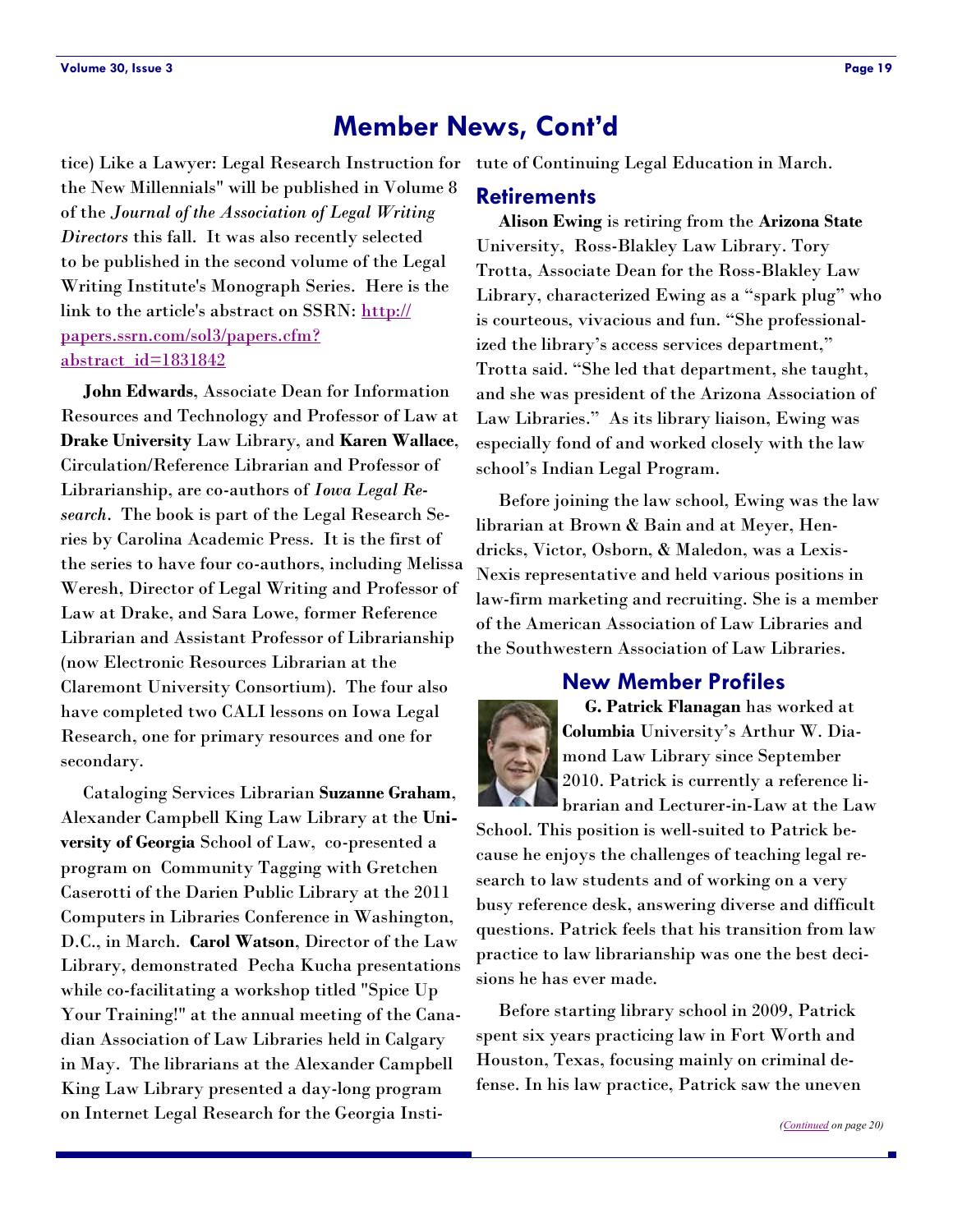### **Member News, Cont'd**

<span id="page-19-0"></span>research abilities of his colleagues and hoped that, someday, he could help a new generation of lawyers have a firmer understanding of the law. Patrick caught the library bug in law school while he worked as a research assistant in the faculty services department of the library. The librarians he worked with were an inspiration to Patrick, as was the work he did for faculty members. One of his most interesting and challenging projects was developing a bibliography on oil and gas law for a faculty member who was consulting with the newly created Russian Federation. This project underscored Patrick's interested in supporting academic scholarship which, in the best of times, influenced local and global communities.

 Patrick holds a B.A. in Spanish from Rice University and earned his J.D. from the University of Houston in 2003. He received his M.L.I.S. from the



University of Washington's Information School in August 2010.

 **Jamie Baker** has worked at **Thomas M. Cooley** Law School's Lansing Campus Brennan Law Library since

May 2007. She has worked in various capacities throughout the Library. Jamie started out in the circulation department as a student assistant and eventually became a research assistant to the reference librarians, where she performed advanced legal research on a wide array of topics including assisting with faculty liaison work. After graduating from law school and passing the bar exam, Jamie was hired as a reference librarian in March 2010. When Jamie started law school, she had the intention of becoming a law librarian. She realized early on that law librarianship would allow her the opportunity to assist law students, faculty, and pro se litigants with

 During law school, Jamie also interned for a district court judge, performed legal research for a solo practitioner and was employed at the State Court Administrative Office's Friend of the Court Bureau. She wanted to truly be sure that law librarianship was the field for her, and it has turned out to be just that. She is a great addition to the profession, and her passion for librarianship will serve her well. In her spare time, Jamie rides motorcycles, travels and collects vinyl records.

 Jamie holds a B.S. from Central Michigan University in Political Science and a J.D. from Thomas M. Cooley Law School. She is expected to receive her M.L.I.S. from Wayne State University's School of Library and Information Science later this year.

### **'LINK ROT' AND LEGAL RESOURCES ON THE WEB: HAVE WE REACHED A PLATEAU?**

#### **THE CHESAPEAKE GROUP'S FOURTH ANNUAL ANALYSIS FINDS THAT LINK ROT IS SLOWING, BUT STILL PRESENT IN MORE THAN 30% OF URLs**

 Does the rate at which Web pages are lost to "link rot" slow down over time? The latest link-rot study conducted by the Chesapeake Digital Preservation Group shows that this might be the case.

 During National Preservation Week 2011 (April 24–30, 2011), the Chesapeake Digital Preservation Group released the results of its fourth annual analysis of link rot among the original URLs for lawand policy-related materials published to the Web and archived by the Chesapeake Group. After three years of observing the rate of link rot nearly double on an annual basis, the Chesapeake Group found that link rot in its sample of URLs originally collected in 2007 and 2008 increased by only 2.5 percent in 2011. The sample includes URLs primarily *([Continued](#page-20-0) on page 21)*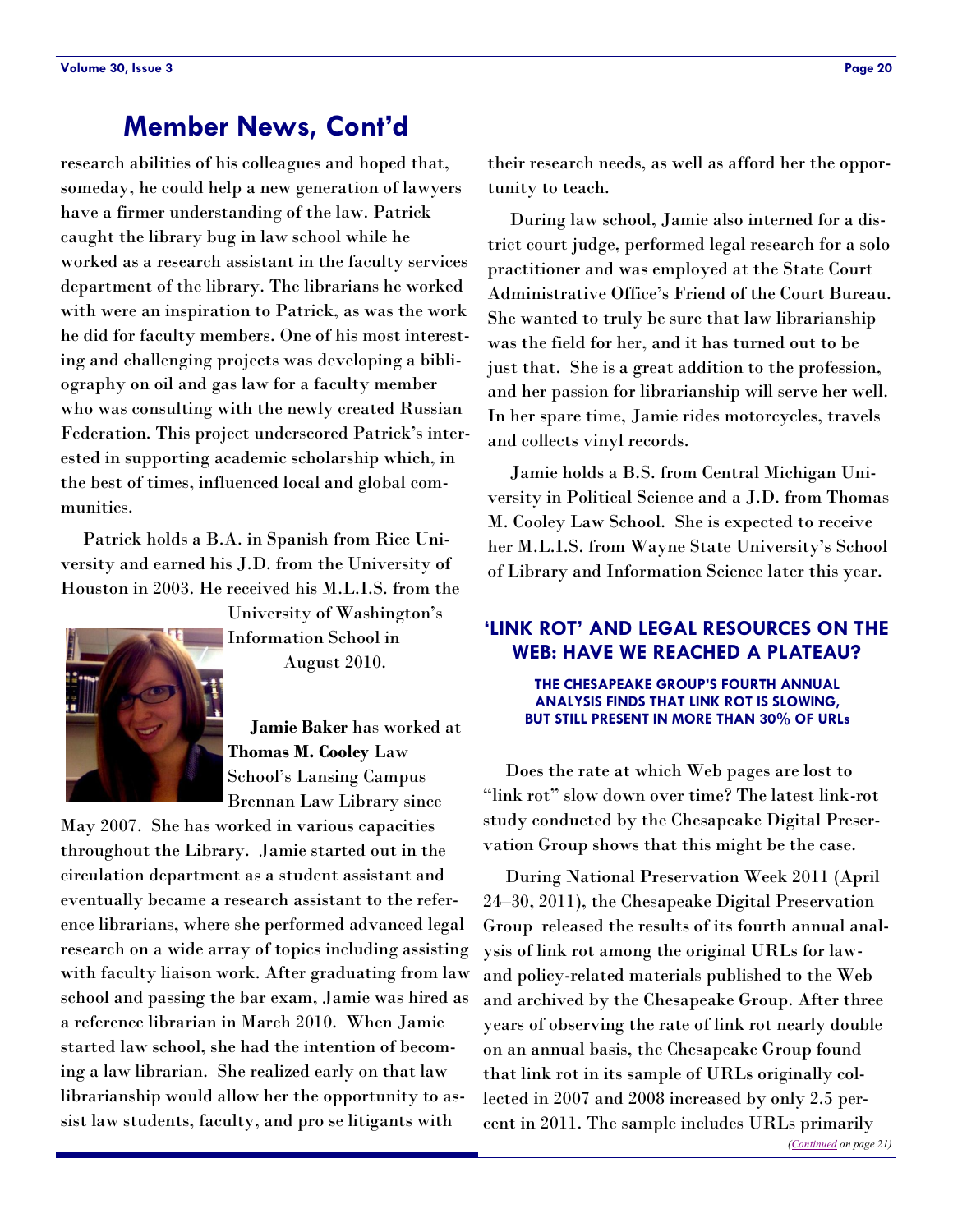<span id="page-20-0"></span>*(Continued from page 20)*

from state government (.state.\_\_.us), government (.gov), and organization (.org) top-level domains.

 The Chesapeake Group is a shared digital archive for the preservation of Web-published legal materials, which often disappear as online content is reorganized or deleted over time. Participants include the Georgetown and Harvard Law Libraries and the State Law Libraries of Maryland and Virginia.

 The 2011 analysis reveals that 30.4 percent of the online publications in the sample have now disappeared from their original Web pages but, due to the group's Web preservation efforts, remain accessible via permanent archive URLs. This sample of online publications was first analyzed in 2008 and showed link rot to be present in 8.3 percent of the publications' original URLs. In 2009, the same sample showed an increase in link rot to 14.3 percent, and in 2010, link rot in the sample jumped to 27.9 percent.

 Although the 2011 link-rot rate of 30.4 percent represents a significant loss of content over the fouryear period, the increase observed from 2010 to 2011 is less than three percent and deviates from the pattern of steadily increasing link rot observed in previous years.

 The analysis also explores the prevalence of link rot among top-level domains. A detailed summary of the study is available at [http://](http://legalinfoarchive.org/) [legalinfoarchive.org/.](http://legalinfoarchive.org/)

 The Chesapeake Group is a founding member of the Legal Information Preservation Alliance (LIPA) Legal Information Archive, a collaborative digital preservation program for the law library community. For more information, visit the LIPA Web site at [www.aallnet.org/lipa](http://www.aallnet.org/lipa) or the Chesapeake Group at [www.legalinfoarchive.org.](http://www.legalinfoarchive.org)

# **Link Rot, Cont'd ALL-SIS Committee Reports**

#### **News from the Faculty Services Committee**

Suzanne Thorpe, Chair

 The 2010-2011 Faculty Services Committee (Barbara Bean, Theodora Belniak, Stephanie Davidson, Cynthia Lewis, David McClure, Lisa Peters, Ted Potter, Leslie Street, and Jessica Wimer) had a busy year.

 Last fall, we updated the directory of faculty services web pages on the ALL-SIS website at [http://www.aallnet.org/sis/allsis/committees/](http://www.aallnet.org/sis/allsis/committees/faculty/materials/webinfo.asp) [faculty/materials/webinfo.asp.](http://www.aallnet.org/sis/allsis/committees/faculty/materials/webinfo.asp) A directory of this type requires constant updating, so if you know of additional faculty services pages that should be added or corrections that should be made, please contact the chair of the committee.

 During the past few months, we directed our time and attention to creating a Faculty Services Toolkit. The toolkit will give basic information that is aimed at newer academic law librarians who support faculty members. It will include overviews of organizational models, types of services, methods and procedures, and marketing. We have gathered information from a number of librarians and plan to include sample documents along with links to relevant library websites and citations to helpful literature. Our goal is to make the toolkit available on the ALL-SIS website in by the time of the annual meeting in Philadelphia.

 We will round out our year by convening the **annual faculty services round tables**, where members get together to informally discuss issues arising in our work with law school faculty members. Please mark your calendars to join us on **Monday, July on Monday, July 25th from 12:00-1:00 in the Philadelphia Convention Center Room 304.** Topics include:

 Lexis Advance & WestlawNext – what do we tell the faculty and when?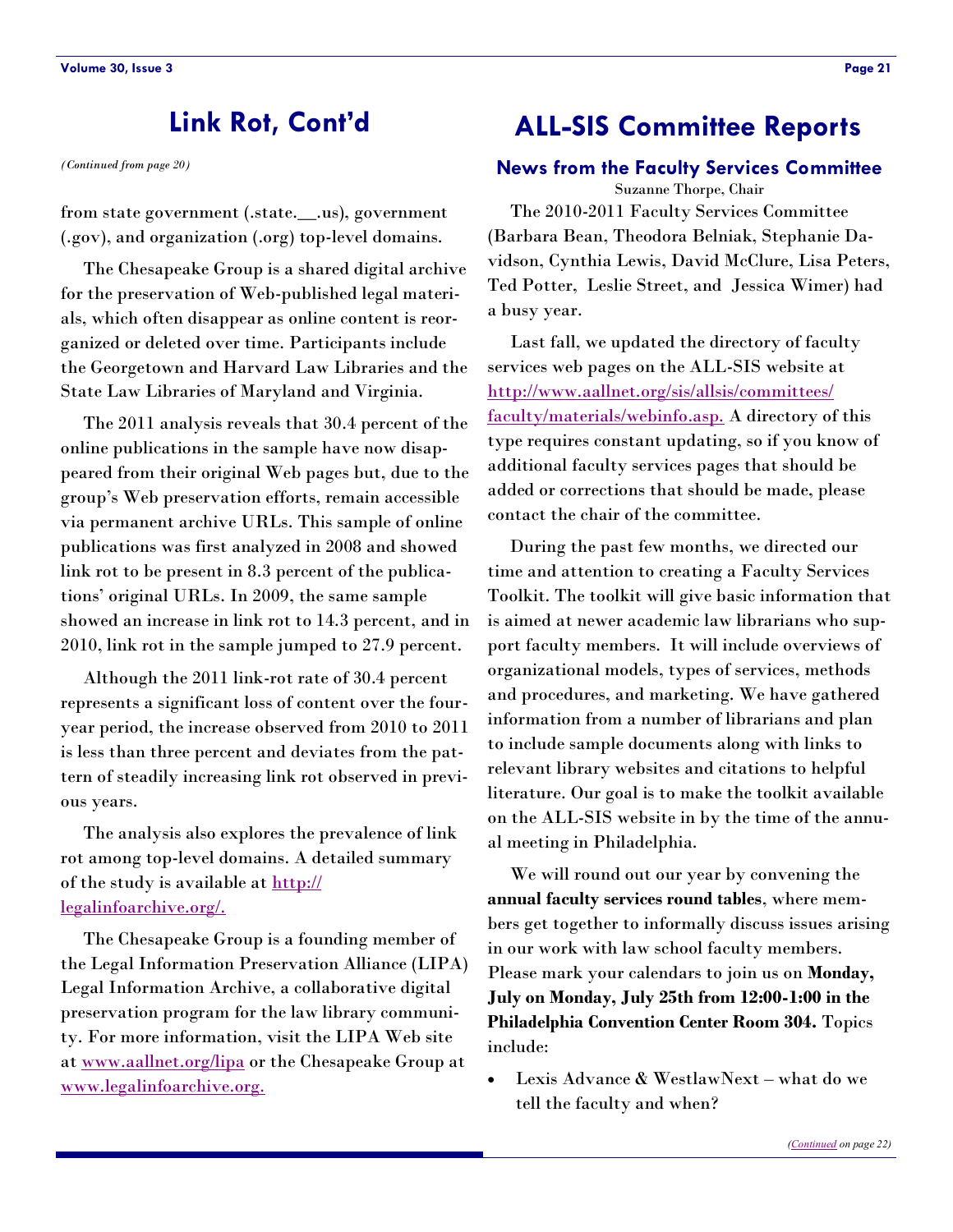### **ALL-SIS Committee Reports, Cont'd**

#### <span id="page-21-0"></span>**Faculty Services, Cont'd**

- Proactive faculty services what role should the library play in informing the faculty of resources that could benefit their teaching and scholarship?
- Working with Research Assistants how can we make the best use of their time …and ours?
- Drawing the line when and how can we diplomatically say no?
- Making library users out of resistant faculty members – how can we market our services to faculty who do not fully realize the wealth of resources and support the library has to offer?

We hope to see you there for what promises to be a lively and informative discussion!

#### **ALL-SIS Continuing Education Committee**

Carol A. Watson, Chair

 The ALL-SIS Continuing Education Committee has been working on submitting a successful proposal for the BNA Continuing Education Grant Program this year. The Committee began the year by surveying the ALL-SIS membership on their preferences for webinar topics by offering the choices of project management, networking the room or time management/stress free productivity tips. Project management received 55 votes from individuals indicating they would be most likely to attend the program. Time management received 34 votes and networking the room received 10 votes. Consequently, the Committee made the decision to pursue proposing a grant on the topic of project management.

 The Committee researched potential speakers and identified James Hassett, the founder of LegalBizDev, as an expert speaker. Mr. Hassett regularly gives presentations to law firms, bar associations and other legal organizations on the topic of legal project management. Mr. Hassett has recently released a second edition of his popular text *Le-* *gal Project Management Quick Reference Guide.* In November 2010, the Committee negotiated a speaker's fee with Mr. Hassett and submitted a continuing education grant proposal for conducting a webinar on the topic of legal project management. Unfortunately, this proposal was not accepted because we could not negotiate to record the presentation and provide unlimited access to the recording by the AALL membership.

 In April 2010, the Committee approached Mr. Hassett with a different proposal. Rather than a presentation, we suggested a Q &A format on the topic of legal project management. Mr. Hassett accepted our request and agreed to the recording of the presentation for future viewing by AALL members. In May 2010, we resubmitted the grant proposal with a revised description of the format. We are optimistic that this program proposal may be selected for presentation as a webinar.

 I would like to thank the members of this year's committee for all of their hard work and patience: Anna Blaine, Christine Brown, Karen Nuckolls, Rashid Humayun, Sally Irvin and Sara Repinski.

### **Task Force for the Review of ABA Standards for Accreditation**

Betsy McKenzie, Chair

 The ALL-SIS has had two Task Forces formed to prepare comments on the proposed ABA Standards for Accreditation. The earlier one was chaired by Barbara Bintliff and submitted comments in the fall of 2009 ([http://](http://tinyurl.com/63a72q4)

 $\frac{\text{tinyurl.com}}{63a72q4}$ . Then, in the fall of 2010, another Task Force was formed, this time, composed of Betsy McKenzie as chair, with Paul Callister, Gail Daly, Kristina Niedringhaus, Victoria Szymczak and Marcia Zubrow. We worked hard to develop some consensus among this group to deliver a strong statement on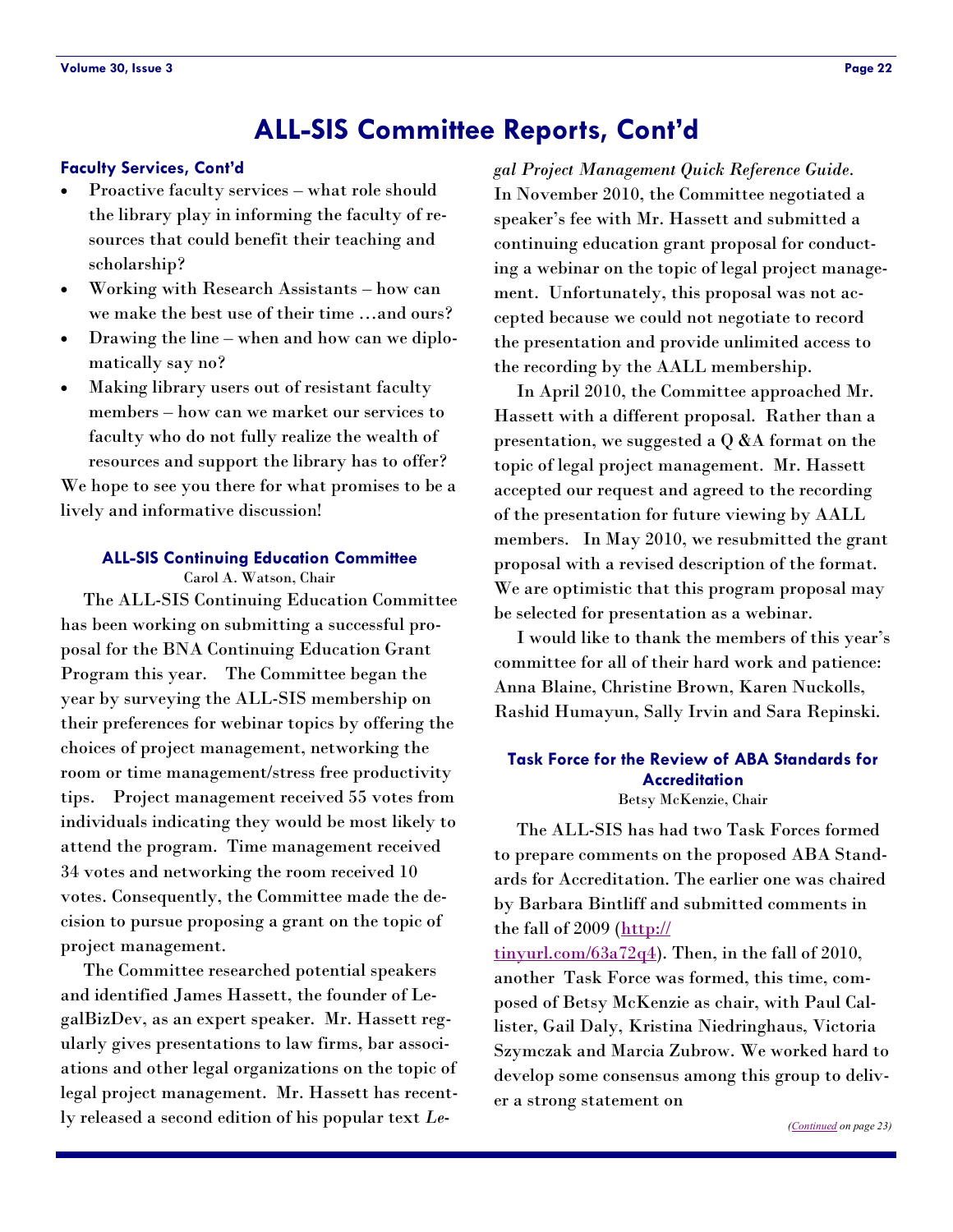## **ALL-SIS Committee Reports Cont'd**

#### <span id="page-22-0"></span>**Task Force on ABA Standards, Cont'd**

the controversial standards affecting libraries: 600, ―General‖; 601, ―Library as an active, responsive and integral force in the educational life of the law school"; 603, "Library Director"; 603(c) "Full time directors with dual degrees";  $603(d)$  "Status of Library Director"; 606, "Core Collection". We also included comments on the standard which has been most controversial, Standard 405 on academic freedom and security of position (or tenure).

 At the end of March, the ALL-SIS was invited to again submit comments in preparation for the meeting of the ABA Standards Review Committee. Unfortunately, the subcommittee on Libraries was due to report at the April 2-3 meeting! The same Task Force was again convened, and attempted to pull together further comments as a committee. Unfortunately, we were unable to achieve complete consensus. Comments were submitted in the names of Betsy McKenzie, Gail Daly, Kristina Niedringhaus, Victoria Szymczak and Marcia Zubrow. I believe the comments were also supplied to the AALL representative who attended, in case they helped for oral testimony for the Association. Here is the link for the second comments: http:// tinyurl.com/6b67q2x. This second set of comments focused on Standards: 405, Academic freedom and security of position (or tenure); 601, General; 602, Administration; 603, Director of the Library; 604, Personnel; 605, Services; 606, Collection; 702, Law Library (in the Facilities section, where the seating capacity had been); 703, Research and Study Space; and 704, Technological Capacities.

#### **Newsletter Committee** Barbara Gellis Traub, Chair

 The 2010 - 2011 Newsletter Committee consisted of Barbara Gellis Traub, Chair, Rittenberg Law Library, St. John's University School of Law; Leah

Sandwell-Weiss, University of Arizona College of Law Library; Sue Kelleher, Texas Tech University School of Law Library; Yasmin Sokkar Harker, CUNY Law School Library; Jennifer Allison, Pepperdine Law School; Steven Robert Miller, Indiana University School of Law - Indianapolis; Lauren Schroeder, University of Houston, O'Quinn Law Library; Julia F. Jaet, Marquette University Law Library; and I-Wei Wang, UC Berkeley School of Law Library. Our Board Liaison was Margaret Schilt. Our three regular issues this year were published on September 16, 2010, February 20, 2011, and approximately June 16, 2011; the election issue was published on March 25, 2011.

Highlights of this year's issues:

- The Fall 2010 issue was almost entirely devoted to reviews of programs and activities at the 2010 Annual Meeting in Denver. Committee members and 6 other ALL-SIS members wrote articles covering more than 17 programs and other activities;
- Coverage of the Faculty Services Showcase Showdown hosted by Harvard Law School Library, an article discussing new CALI projects (with a call for CALI volunteers), and an article examining critiques of advanced legal research courses (Winter 2011);
- Articles on ALL-SIS and other programs, awards, and activities scheduled at the upcoming annual meeting, little known facts about Philadelphia, some new member profiles, and a report of a "link rot" analysis (Summer 2011).

 The indexing project, which received funding in 2009-2010, was completed in October 2010. The indexer retrospectively indexed nearly 30 years of the Newsletter. The Newsletter page of the ALL-SIS website now contains a search box with which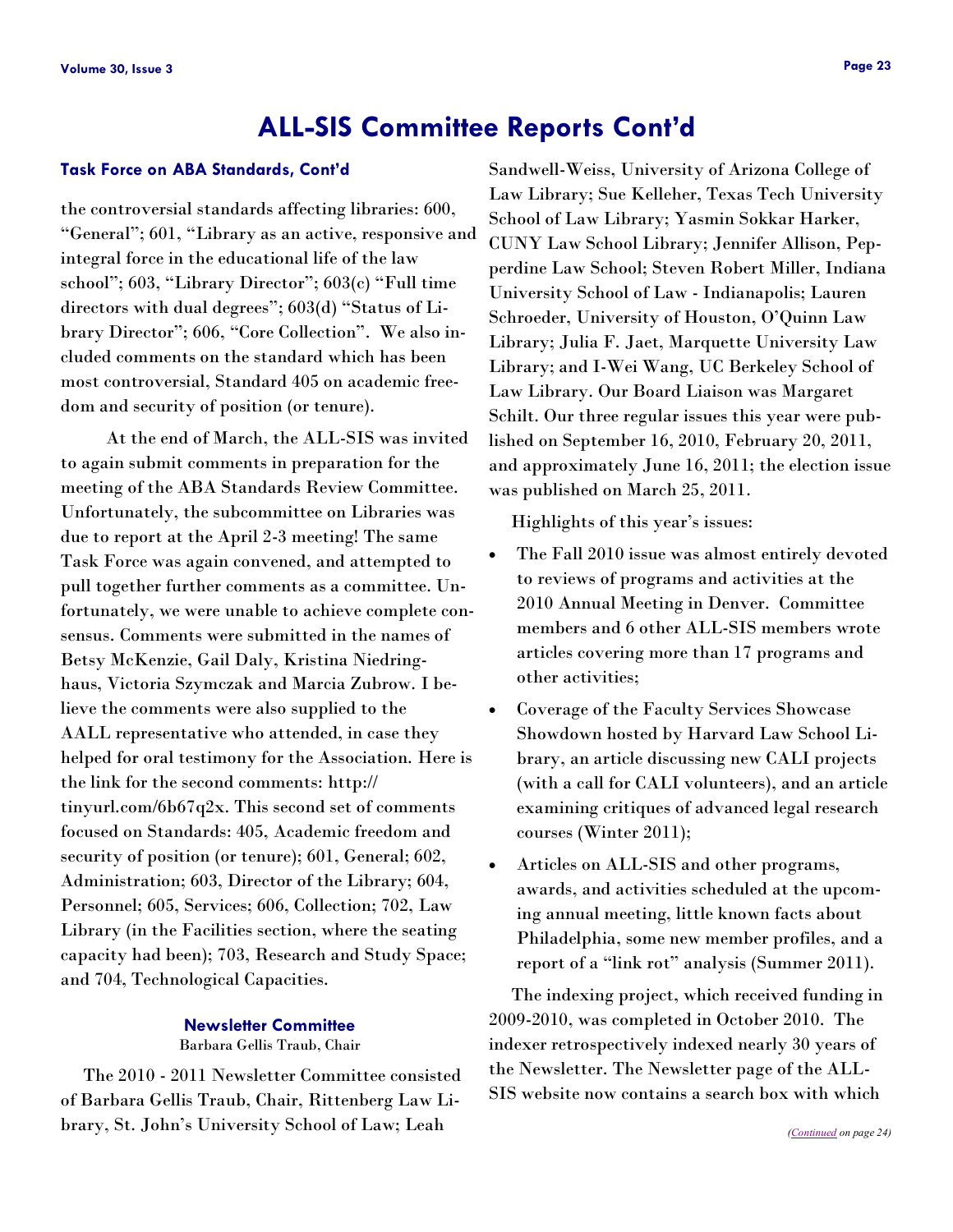# **ALL-SIS Committee Reports Cont'd**

<span id="page-23-0"></span>to locate articles on the topic of your choice. Yasmin was instrumental in making this happen and I would like to thank her for her hard work.

 I would like to thank all the committee members for their hard work and their articles. We wouldn't have had a newsletter without their contributions.

- Sue again collected and wrote the Member News for all three issues.
- Leah wrote a review of the 2010 Hot Topic from the Annual Meeting for the Fall issue.
- Yasmin continued her column, A Librarian in the Dark, on DVDs of interest to law librarians, with a review of 4 Months, 3 Weeks and 2 Days in the Summer 2011 issue.
- I-Wei wrote Looking Up From the Bottom: Bankruptcy Law and Research and Communicating with Patrons: The Best of the Best for the Fall 2010 issue and continued her column, Survey Roundup.
- Lauren wrote a review of Behind the Scenes at the U.S. EPA for the Fall 2010 issue and Phabulous Philadelphia Phacts for the Summer 2011 issue.
- Jennifer reviewed Navigating Your Way to the Classroom: Law Librarians Teaching New Law School Classes, Training U.S. Law Students to Work in a South African Legal Aid Clinic, and the AALL/LexisNexis Call for Papers for the Fall 2010 issue.

 I'd also like to thank the many ALL-SIS members who submitted articles this year for publication, including Theodora Belniak (2 articles), Theresa Strike, Katy Stein, Donna Nixon, Charles A. Pipins II, David Lehman, Kris Niedringhaus, Michele Thomas, Susan Nevelow Mart, Lisa Junghahn, Thomas Sneed, Mary Godfry-Richards, Darla Jackson, and Robert Hu. It is gratifying to see how many ALL-SIS members submitted articles for publication, and I hope this spirit will continue and grow throughout 2011

and 2012.

 Finally my sincere thanks, again, to Leah for guiding me through the process of learning to edit and get the Newsletter posted. I am sure that with her leadership, ALL-SIS will continue to go "from strength to strength".

Barbara Gellis Traub Chair & Editor, ALL-SIS Newsletter

### **AALL Announcements**

Julia O'Donnell, AALL Director of Membership Marketing and Communications

### **Unraveling the Mysteries of the Law Firm Marketing Department**

 Third in a series of five programs moderated by the Private Law Libraries Special Interest Section (PLL-SIS), the recorded video, Unraveling the Mysteries of the Law Firm Marketing Department, features the chief marketing officer and director of client relations from the law firm of Morrison & Foerster. Moderator Kathy Skinner also manages the research and intelligence department at Morrison & Foerster, which reports to the marketing department, making each of these three speakers uniquely qualified to discuss the role of the library within the larger organization.

 This program is part of a two-year program undertaken by [PLL-SIS](http://www.aallnet.org/sis/pllsis) with the goals of identifying significant changes taking place in the legal world, understanding how these changes provide opportunities for assuming leadership roles, and developing concrete plans for librarians to become leaders within their organizations. The culmination of these efforts, the **Change as Action Summit, will take place at the AALL Annual Meeting in Philadelphia on Saturday, July 23.**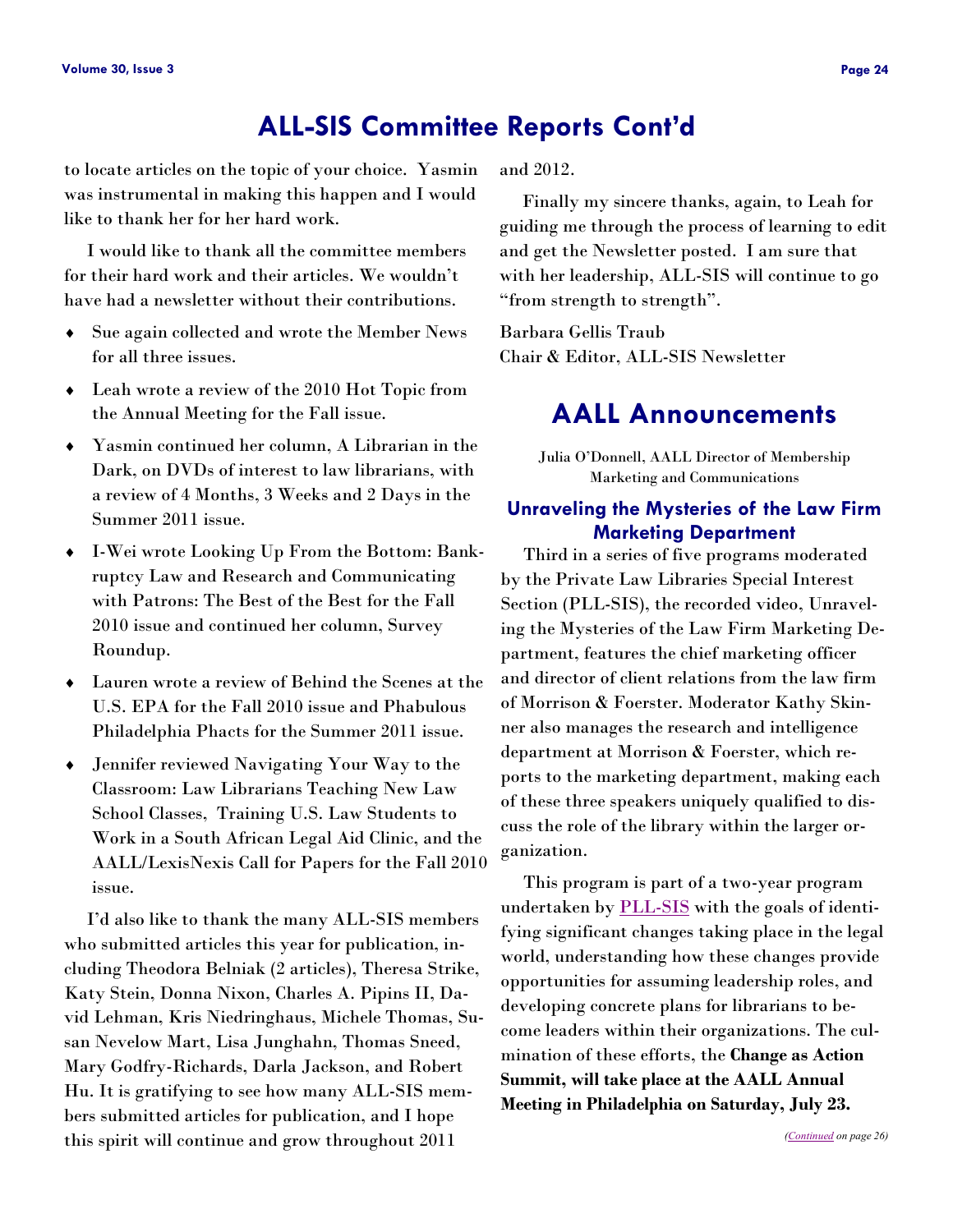## **Survey Roundup**

I-Wei Wang, UC Berkeley School of Law Library

<span id="page-24-0"></span> This article compiles the results reported from informal surveys circulated via the ALL-SIS listserv from January through mid-May 2011. Questions posed via the forum which received minimal response or which elicited qualitative or narrative responses that could not be readily quantified have been omitted.

 Both questions summarized for this reporting period relate to electronic resources (one old and one new, but nothing borrowed or blue).

#### *New Publications, Resources & Technologies*

Question: **Are law libraries buying Proquest Legislative Insight**?

Summary: 10 respondents –

| $\bullet$ | Not stated:                                     |    |
|-----------|-------------------------------------------------|----|
| $\bullet$ | Not purchasing:                                 | h  |
| $\bullet$ | Purchasing:                                     | 3  |
| $\bullet$ | Commonly mentioned pros/cons:                   |    |
|           | - Ease of use/teaching:                         |    |
|           | - Unique content (not in other digitized PDFs): | -5 |
|           | - Content lag/unclear expansion plans:          | 3  |
|           | - Content duplication/overlap                   |    |

Source: Sibyl D. Marshall, Reference Librarian at theUniversity of Tennessee Joel A. Katz Law Library. Posted: May 6, 2011. Subject: ProQuest Legislative Insight Responses

### *Faculty/Student Services & Programs*

| Question: Are law libraries paying for SSRN subscription and services? |                                                                                              |  |  |  |
|------------------------------------------------------------------------|----------------------------------------------------------------------------------------------|--|--|--|
| $Summary: 49$ respondents -                                            |                                                                                              |  |  |  |
| • University library pays:                                             |                                                                                              |  |  |  |
| • Law school pays:                                                     | 12                                                                                           |  |  |  |
| • Law library pays:                                                    | 26                                                                                           |  |  |  |
| • Split costs between law library and law school:                      | 10                                                                                           |  |  |  |
|                                                                        | - Downloads (subscription) paid for by law library, uploads (Research Paper Series) paid for |  |  |  |
| by law school/faculty:                                                 | 8                                                                                            |  |  |  |
| - Other split cost arrangements:                                       |                                                                                              |  |  |  |

Source: Beth Adelman, Associate Director & Head of Collection Management at the University at Buffalo Law Library.

Posted: May 3, 2011. Subject: Summary of Responses Re: SSRN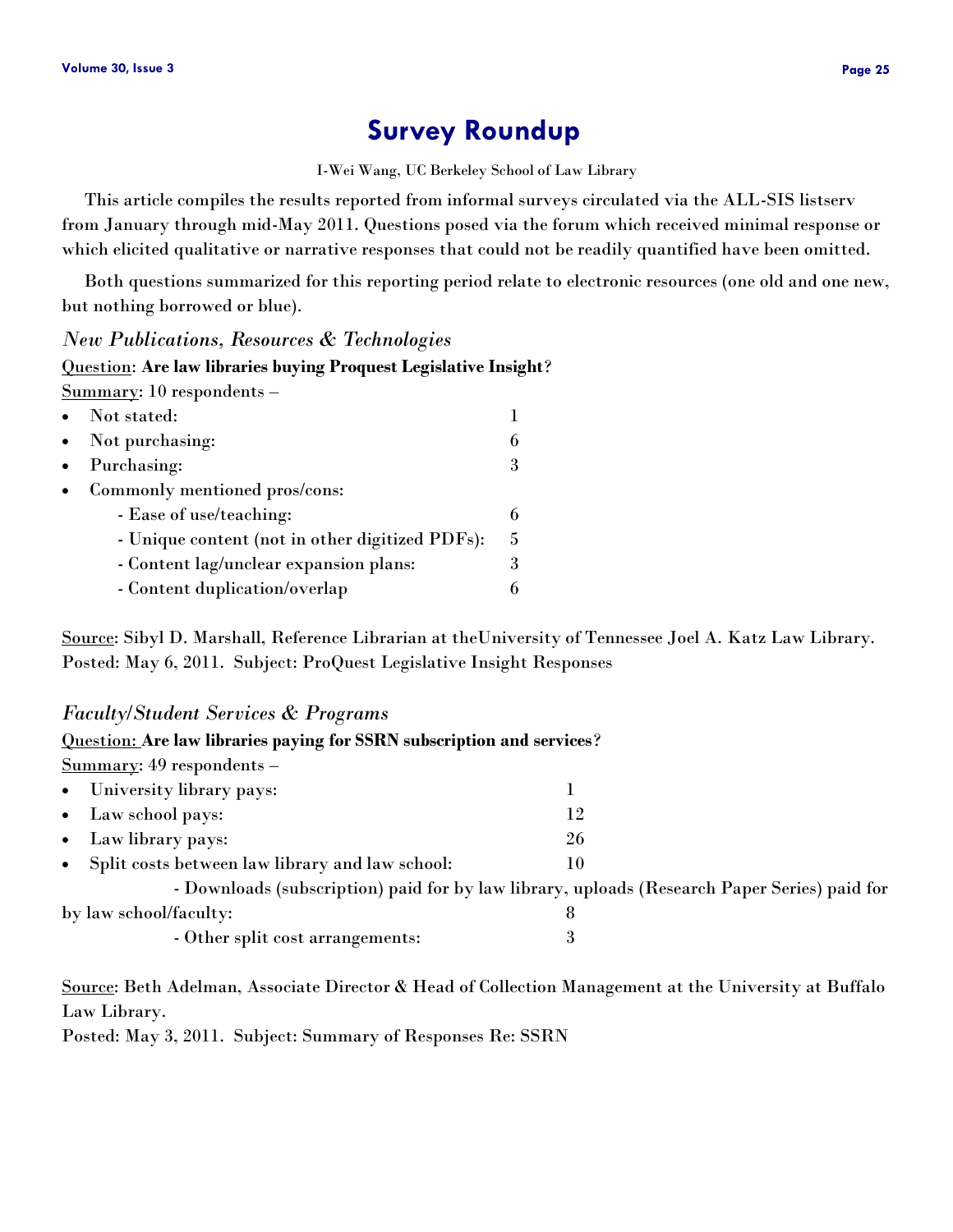### **AALL Announcements, Cont'd**

### <span id="page-25-0"></span>**Unleash Your Inner Leader October 28-29**

 New law librarians in the early stages of your career—achieve your leadership potential by attending the [2011 AALL Leadership Academy,](http://www.aallnet.org/prodev/event_leadershipacademy.asp) October 28-29 in the Chicago area. Designed as an intensive learning experience aimed at growing and developing leadership skills, the academy program will help you discover how to maximize your personal leadership style while connecting with other legal information professionals.

 The program will feature speakers Gail Johnson and Pam Parr. Johnson is a widely regarded leadership and communications expert and holds a Master of Arts in Communication Studies. Parr has extensive business management and customer service expertise. They have conducted many leadership programs for library organizations and will speak at the 2011 American Library Association Annual Conference.

Applications are due by June 30.



### **Get a Free Year of AALL Membership with Nonmember Annual Meeting Registration**

 AALL offers nonmembers a complimentary oneyear membership when they register for the AALL Annual Meeting and Conference, to be held July 23- 26 in Philadelphia. The membership includes:

- Career resources, such as the online Career Center and continuing education to help you learn new skills to advance in your career
- Access to specialized information created just for law librarians, such as the Biennial Salary Survey and the Price Index for Legal Publications
- Subscriptions to the monthly magazine, AALL

Spectrum, and quarterly journal, Law Library Journal, to help you keep up on the latest trends in law librarianship

- The opportunity to network and connect with other law librarians from across the country who share similar interests and are facing the same challenges
- Discounted rates on all AALL products and services, such as publications, webinars, and online job postings

[Annual Meeting registration](http://www.aallnet.org/main-menu/Education/events/attendees/registration) is now open. Be sure to take advantage of this special offer for nonmembers.

#### **Renew Your AALL Membership**

 AALL's new membership year just began on June 1. If you haven't renewed already, be sure you do today so you don't miss out on valuable member benefits.

 [AALL2go,](http://www.softconference.com/aall/) your online center for professional development, brings continuing education programming to your desktop, available 24/7. There are already more than 80 free programs for AALL members, with new content added monthly. Look for the 2011 Annual Meeting and Conference programming to be available on August 5.

In addition to the new and improved **[AALLNET](http://www.aallnet.org/)** (see separate announcement in this article), AALL's online [Career Center](Career%20Center) provides advanced resume and job search features, whether you're looking to find or fill a law library position.

 **AALL is offering a discounted membership rate for AALL members who are recently unemployed**  (\$57 instead of \$226). Unemployed AALL members should fill out the [online form.](http://www.aallnet.org/Home-page-contents/Join-benefits/unemployed-member-form.pdf)

 Following is the 2011 membership renewal schedule:

May: Second dues invoices mailed out.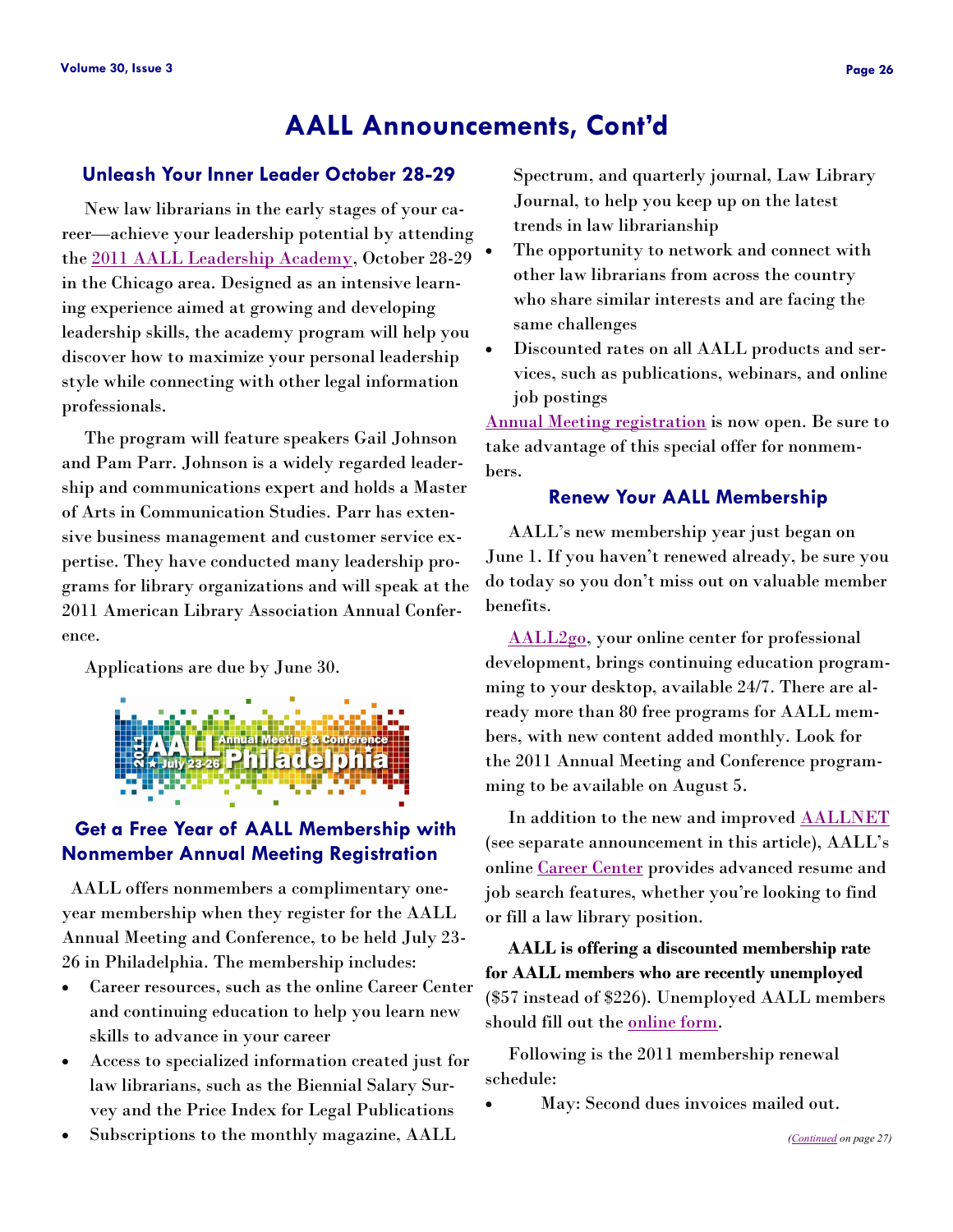## **AALL Announcements, Cont'd**

<span id="page-26-0"></span>• June: Final dues invoices mailed out.

• July: Expiration notices emailed to all members—individuals and those paid by institutions.

• August 1: Expired members deleted from the AALL membership database and access to the AALLNET members only content and Law Library Journal and AALL Spectrum subscriptions discontinued.

 For more information or to renew your membership online, view the [application form](http://www.aallnet.org/about/join.asp) on AALL-NET. If you have any questions about your membership renewal, contact AALL Headquarters at <u>mem-</u>  $\underline{bership@aall.org}$  $\underline{bership@aall.org}$  $\underline{bership@aall.org}$  or 312/205-8022.



### **AALL2go Pick of the Month**

 AALL's Continuing Professional Education Committee presents the AALL2go pick of the month: [Federal Regulatory Information and Where to Find](http://www.softconference.com/aall/sessionDetail.asp?SID=237122)  [It.](http://www.softconference.com/aall/sessionDetail.asp?SID=237122)

 In this one-hour video, David Pritzker of the U.S. General Services Administration (GSA) Regulatory Information Service Center provides a handy tutorial on the federal rulemaking process, including where the public can find access to federal regulations. The GSA Regulatory Information Center publishes a semiannual unified agenda on regulatory actions under development. The fall publication of the agenda includes a regulatory plan identifying current regulatory priorities and highlighting significant regulatory actions expected in the coming year. The center also helped establish Reginfo.gov to provide a ―regulatory dashboard‖ of current information on the regulatory process, which includes handy FAQs on the regulatory process and hyperlinks to govern-

ment sources for the regulations.

 Pritzker's presentation explains the evolution of public access to regulatory information (including the genesis of the Code of Federal Regulations and Federal Register), how the Administrative Procedure Act creates a legal framework for the adoption of regulations in a manner allowing for public input, and where to find regulatory information, including new, free web-based government resources.

 **Find this and more than 80 other free continuing education programs and webinars for AALL members on** [AALL2go!](http://www.softconference.com/aall/)

### **New and Improved AALLNET Now Live**

 In May AALL launched the redesigned [AALL-](http://www.aallnet.org/)[NET](http://www.aallnet.org/) where you'll discover a new layout, easy-touse navigation, more features and functionality, and a stronger brand.

The new AALLNET will allow you to:

- Easily navigate the site to browse for information or complete a specific task, such as register for an event or apply for a grant.
- At a glance from the homepage, view the latest news, events, job postings, and AALL's Twitter feed.
- Use the search box to find specific information; results can also be further refined or used to discover related resources.
- Collaborate electronically with your special interest sections, caucuses, and committees and network with like-minded members by using our online network called My Communities.

Visit [AALLNET](http://www.aallnet.org/) today and explore the new resources available for you!